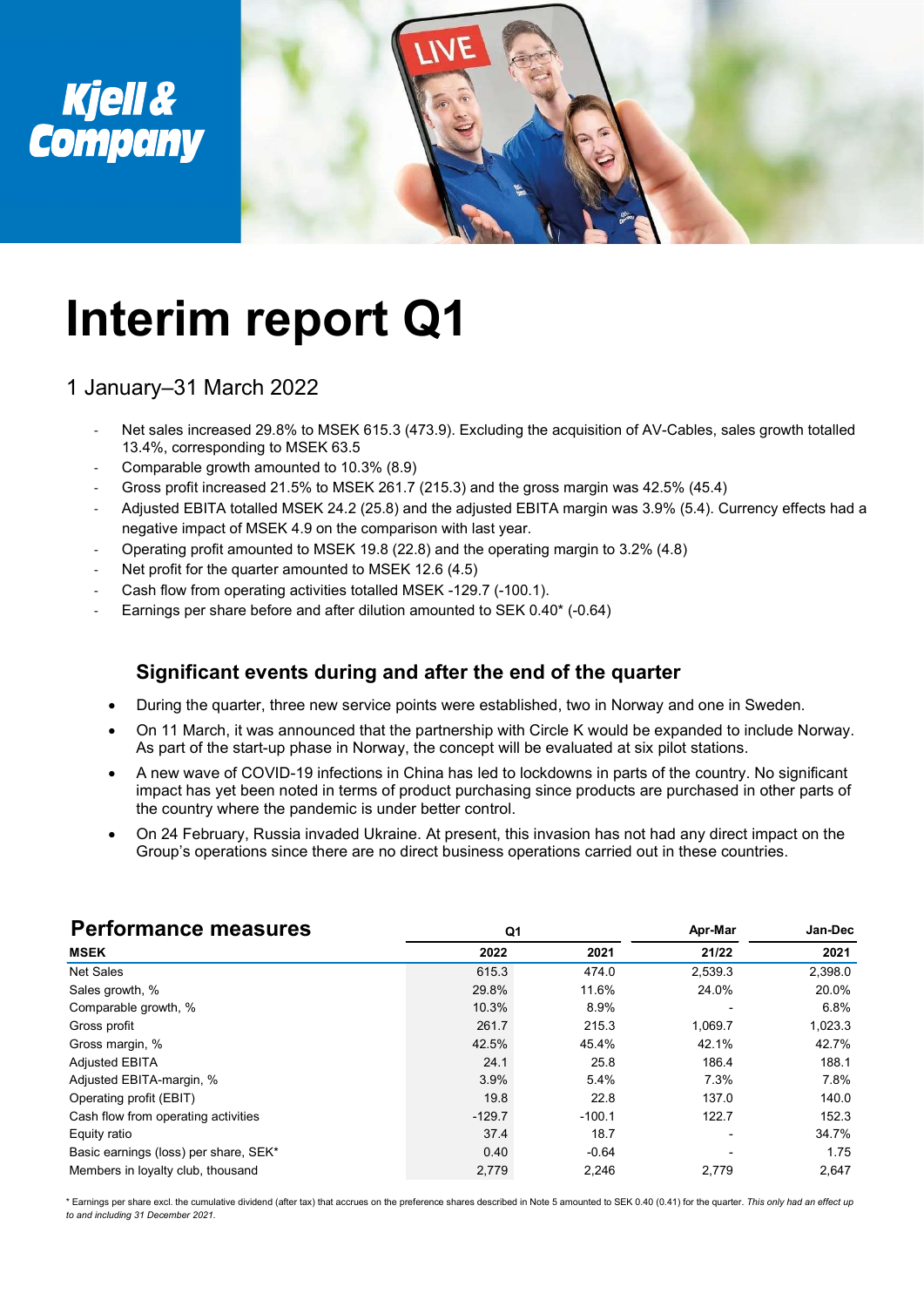## Growth in all channels in the first quarter

The beginning of 2022 was eventful for the international community and for Kjell. Society's optimism regarding eased pandemic restrictions gave way to anxiety over the geopolitical situation as well as lower disposable incomes. At Kjell, the year started at a high speed, with growth and new initiatives. I'm proud to say that our shared passion for technology has created a unique model that has also withstood these uncertain times.

During the first quarter, sales increased nearly 30%, and excluding the acquisition of AV-Cables growth amounted to over 13%. Online sales increased and accounted for 33% of sales, while Click&Collect accounted for 8%.

The impact of COVID-19 on customer behaviour and choice of channel this quarter differed significantly from the preceding year. Last year, we were affected by closures of physical retail locations in Norway toward the end of the quarter, while this year we were instead affected by a very high rate of infection in the early part of the quarter. Geopolitical uncertainty is also affecting our customers in terms of everything from demand to disposable household income. Our broad assortment offers many alternatives for customers through a variety of products in different price categories. In this variable environment, it is especially gratifying and comforting to note that our growth was strong in all of our various sales channels.

#### Increased earnings for the first quarter

During the quarter, our industry was forced to compete on prices to manage excess inventory from a Christmas shopping season that was affected by pandemic restrictions. We are actively working to manage this as effectively as possible and see a need to ensure the availability of goods for our customers when supply chain interruptions increase.

Adjusted EBITA totalled MSEK 24.2 (25.8) and the adjusted EBITA margin was 3.9% (5.4). Currency effects had a negative impact of MSEK 4.9 on the comparison with last year.

Earnings amounted to MSEK 12.6 for the quarter, compared with MSEK 4.5 for the year-earlier period.

#### Expanded partnership and increased sales

Since 2020, we've had an ongoing partnership with Circle K, under which we have established express



stores at nearly 300 petrol stations, thereby improving accessibility for our customers. In March, we entered into an agreement to start testing this concept in Norway. The test period will run from April to August 2022 and include six stations – four in the Oslo area, one in Bergen and one in Alta. The aim of the pilot project is to evaluate the Norwegian market for a potential expansion of Kjell Express at approximately 270 staffed Circle K stations.

In Sweden, sales increased 9.3% compared with the year-earlier period and another service point opened in Ängelholm. Two new service points were opened in Norway, in Oslo and Trondheim, and sales increased by nearly 40%. Sales in Denmark amounted to MSEK 78 for the quarter. Integration of the acquired company AV-Cables is continuing according to plan.

#### Stable business in uncertain times

The strides we've made are proof that we have worked together to build a strong omnichannel model that provides our customers with excellent customer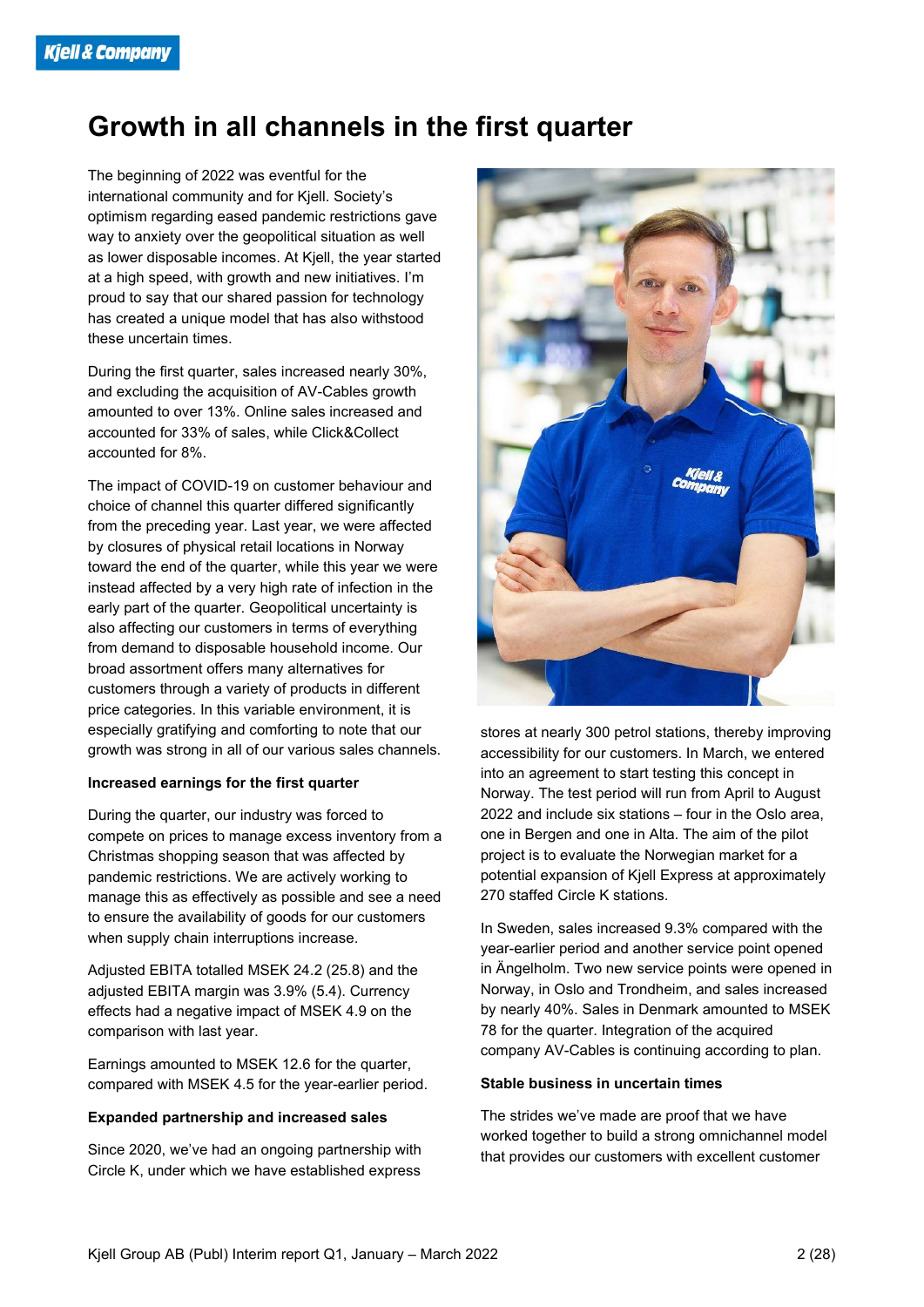service and a carefully curated assortment, regardless of the channel a customer uses to visit us.

The global situation will remain uncertain for the foreseeable future. The market for consumer electronics accessories is relatively immune to the state of the economy and is characterised by lower price points and a lower price sensitivity since consumption is largely governed by need. In combination with a strong focus on own brands, this means that we have a stable business with multiple tools to help us adapt to customer demand and expectations as well as good opportunities to offset potential cost increases.

We are no longer seeing any significant effects from the pandemic in our operations in the Nordics. However, the lockdowns in parts of China are having a greater effect on our purchasing organisation in Shanghai. Fortunately, the purchases themselves are made in other parts of the country where the infection numbers are better, and we have so far been shielded from any major disruptions.

The war in Ukraine has not yet had a direct impact on our operations. However, the conflict is having indirect consequences for international retail in general, with increased inflation, currency fluctuations and greater overall uncertainty.

And on a personal level, it is impossible to remain unaffected by the war. This makes the response to the crisis that we have seen within our organisation, through an internal dedication to donating to humanitarian efforts on the ground, enormously touching. It is exactly this passion for helping people that makes Kjell a successful company.

Malmö, 18 May 2022

Andreas Rylander President and CEO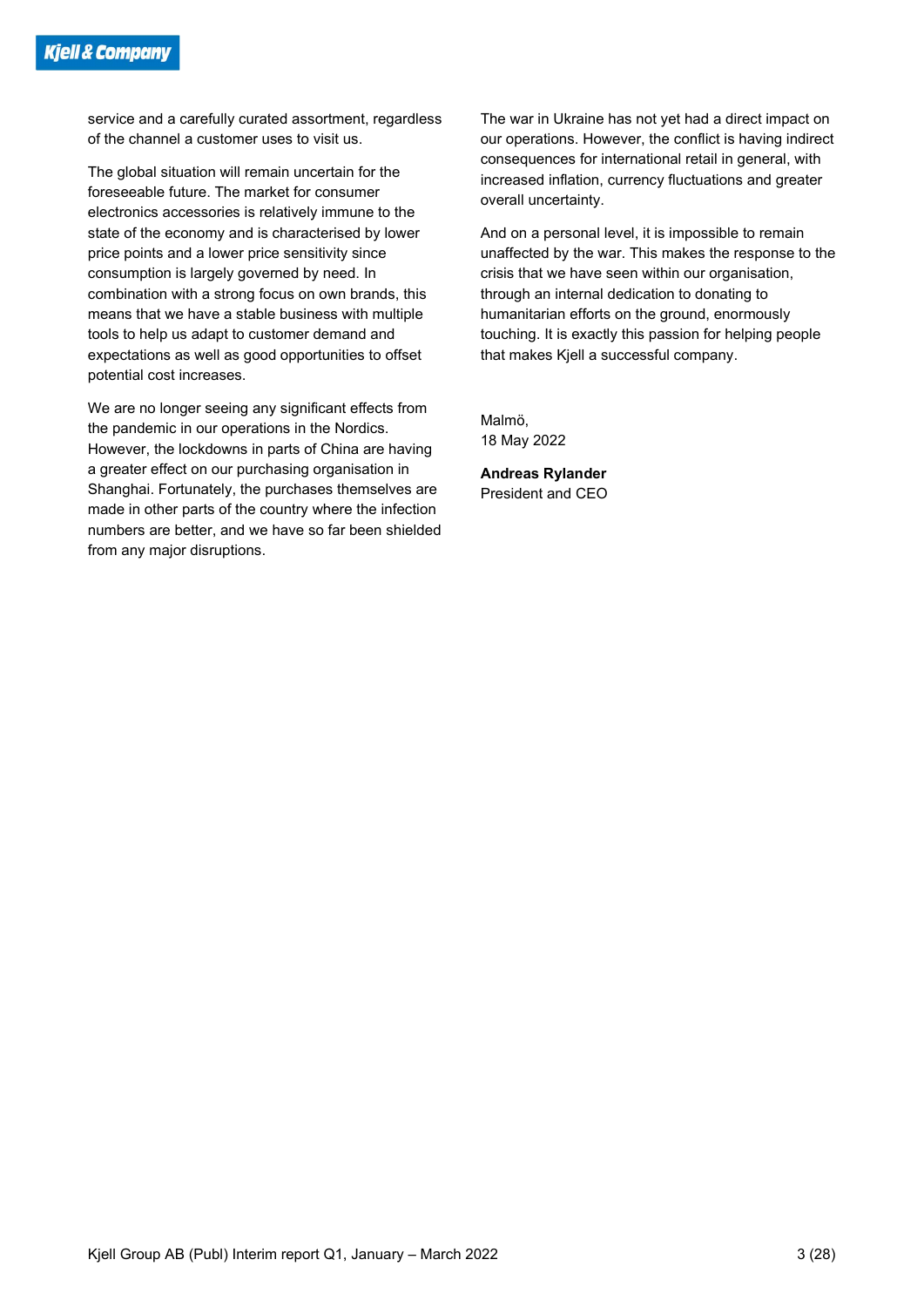## Summary of the Group's financial performance

## Net sales

Net sales increased 29.8% to MSEK 615.3 (474.0) in the quarter. Excluding the acquisition of AV-Cables, sales growth amounted to 13.4% or MSEK 63.5 for the quarter. Comparable growth amounted to 10.3% for the quarter.

Net sales in segment Sweden increased 9.3% in the quarter compared with last year. Net sales for segment Norway rose 39.8% in the quarter. Growth in these two segments is evidence that our omni-channel model, with seamless and channel-independent customer service, is fully functional.

AV-Cables has been consolidated in the Kjell Group since 30 April 2021. Sales in segment Denmark amounted to MSEK 77.9 in the quarter.

Despite facing strong growth figures, our digital customer acquisition remained strong during the quarter, with online sales accounting for 33% of sales and Click&Collect for an additional 8%.

## Operating expenses

Operating expenses increased 31.3% in the quarter. Excluding the acquisition of AV-Cables, the increase in expenses amounted to 8.8% or MSEK 52.8 for the quarter and was mainly attributable to increases in goods for resale driven by the increase in sales as well as personnel costs and other external expenses. No items affecting comparability arose during the quarter, while the comparative period had items affecting comparability of MSEK 3.0.

Costs of goods for resale amounted to MSEK 353.6 (258.7) in the quarter. Gross profit amounted to MSEK 261.7 (215.3) for the quarter, up 21.5%. The gross margin amounted to 42.5% (45.4%) during the quarter. The change in the gross margin was due in part to a continued shift in the assortment as well as our new segment Denmark and increased price competition in the market. Many competitors in the industry had higher inventory levels as a result of supply chain delays and Christmas shopping that was affected by the high rate of infection in December. This, in turn, led to sales campaigns and subsequent pressure on margins, particularly for external brands. We are actively working to manage this as effectively as possible, but at the same time need to have competitive prices to remain relevant in the market. Growth in net sales was the primary reason for the increased gross profit.

Personnel costs amounted to MSEK 122.2 (108.6) for the quarter, an increase of 12.5%. The acquisition of AV-Cables resulted in an increase in personnel costs of MSEK 5.4 for the quarter. Personnel costs for the quarter

Net sales (MSEK)













<sup>1</sup>Sales before deduction for customer loyalty bonuses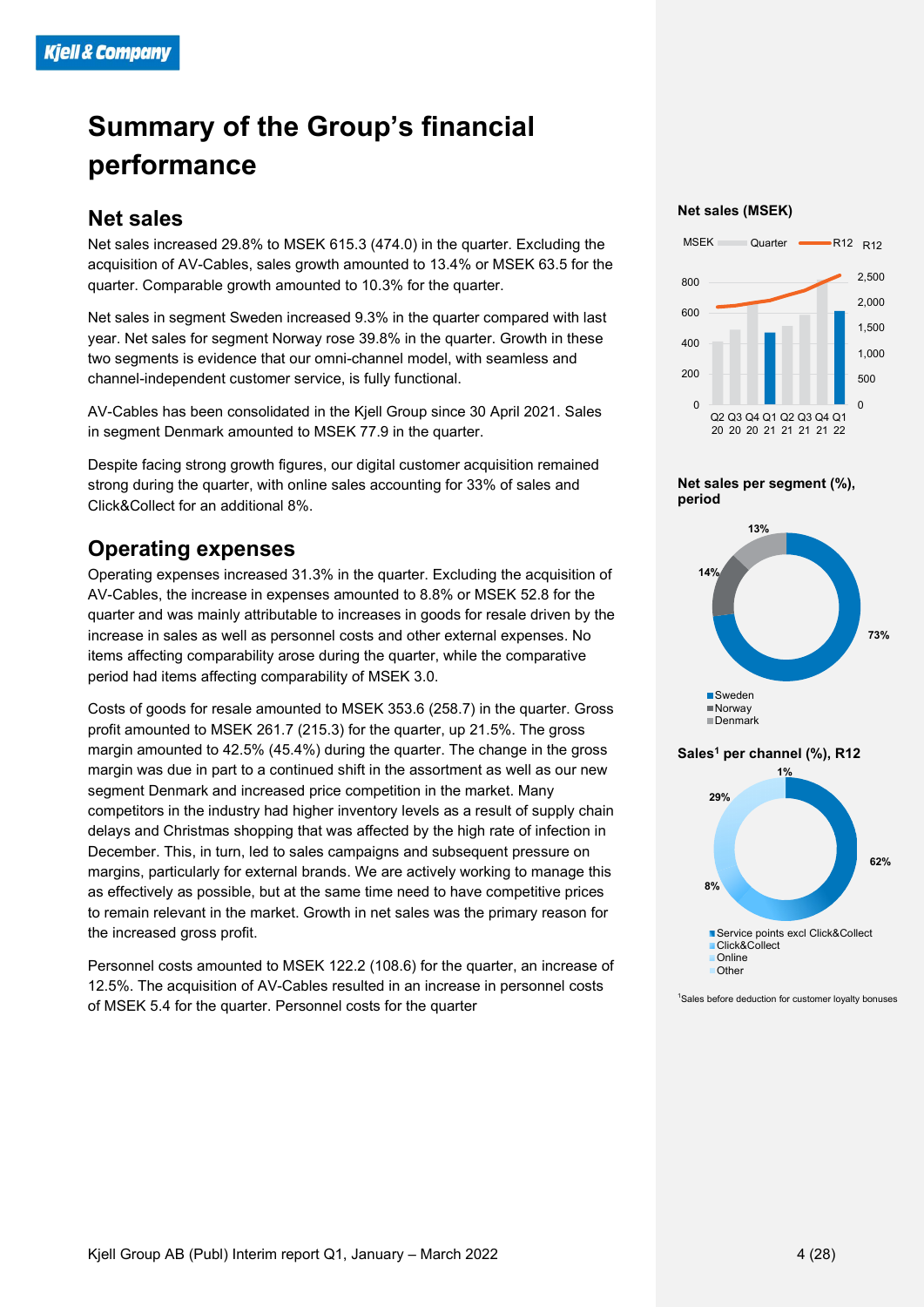did not include any items affecting comparability. Excluding the acquisition of AV-Cables, personnel costs increased MSEK 8.2 (7.6%) in the quarter, which is a good balance in relation to the increase in gross profit.

Other external expenses amounted to MSEK 75.5 (54.7) for the quarter. The acquisition of AV-Cables resulted in a cost increase of MSEK 14.3 in the quarter. Other external expenses for the quarter did not include any items affecting comparability, while the comparative period had expenses affecting comparability of MSEK 3.0. In addition to the cost increase from the acquisition, the increase was also attributable to higher selling and marketing expenses to improve the customer experience and drive growth. For example, we have five more service points this year than in the year-earlier period, and increased online sales entailed higher shipping costs.

Other operating expenses amounted to MSEK 4.7 (0.5) for the quarter and consisted almost exclusively of currency losses. Other operating income amounted to MSEK 3.0 (4.7) for the quarter. The change in operating income was mainly due to difference in currency gains. Total effects amounted to a net loss of MSEK 1.5 in the quarter, compared with profit of MSEK 3.4 in the comparative period.

Total depreciation and amortisation for the quarter amounted to MSEK 42.5 (33.4), of which MSEK 4.3 (-) pertained to amortisation of intangible assets from the acquisition of AV-Cables and MSEK 28.6 (25.6) to depreciation of right-ofuse assets in accordance with IFRS 16.

## Adjusted EBITA

The Group's adjusted EBITA decreased 6.6% to MSEK 24.1 (25.8) in the quarter. Currency effects had a negative effect of MSEK 4.9 on the comparison with the previous year.

## Operating profit

The Group's operating profit (EBIT) amounted to MSEK 19.8 (22.8) for the quarter, corresponding to an operating margin of 3.2% (4.8). Like with adjusted EBITA, currency effects had a negative effect of MSEK 4.9 on the comparison with the previous year.

### Net financial items

The Group's net financial items amounted to MSEK -4.9 (-14.8) for the quarter, including MSEK 2.3 (2.6) in interest expenses attributable to lease liabilities and MSEK 1.4 (0.0) in revenue related to the settlement of the earnout for the acquisition of AV-Cables.

## Profit

Profit amounted to MSEK 12.6 (4.5) for the quarter, corresponding to an improvement of 181.9%.

#### Adjusted EBITA (MSEK)



Rolling 12 months: 7.3%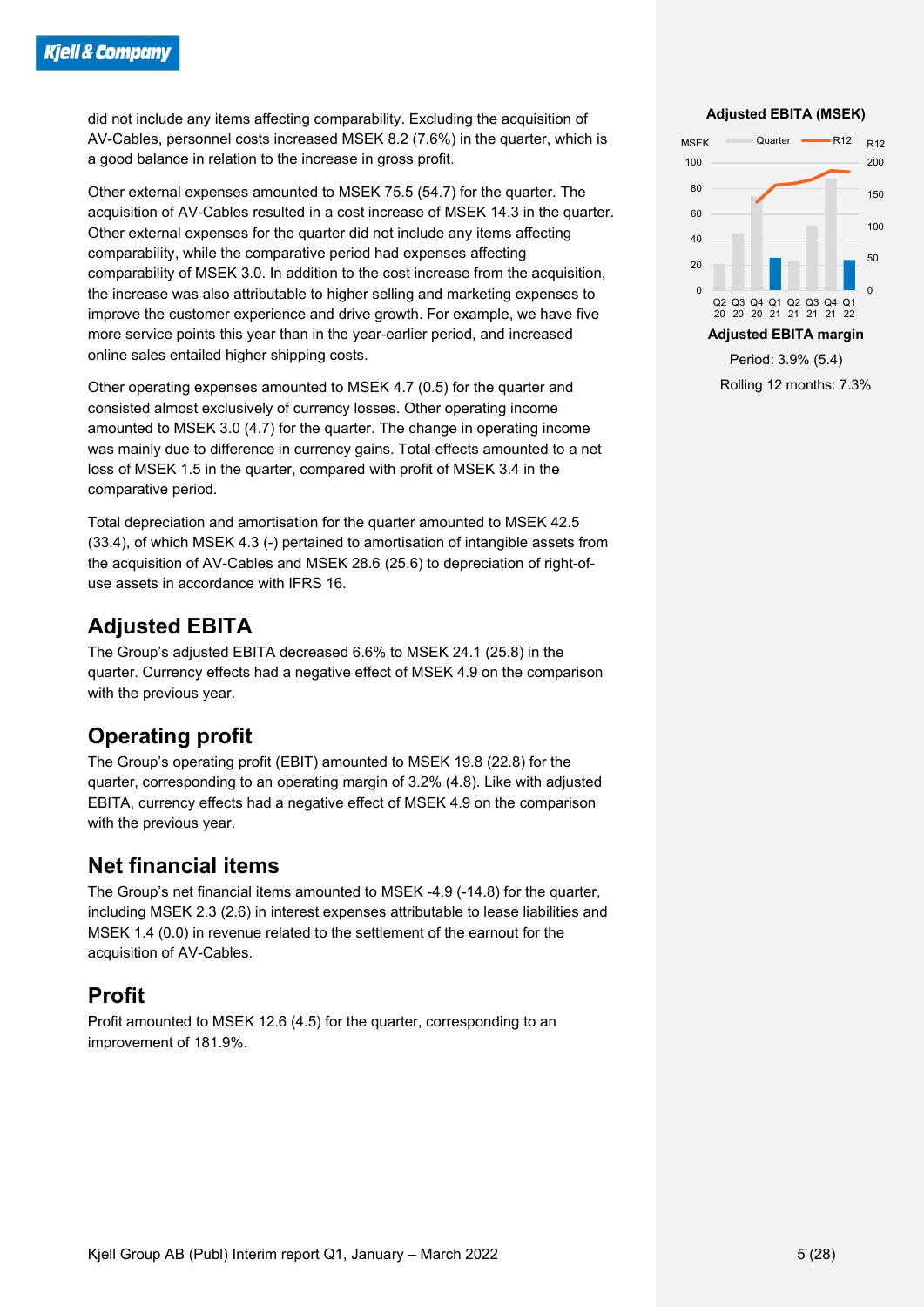## Cash flow and financial position

The Group's cash flow from operating activities for the quarter totalled MSEK -129.7 (-100.1). The seasonal variation in working capital needs during the year entails that the company traditionally has a negative cash flow during the first quarter since many of the product purchases pertaining to the seasonal peak in sales during the fourth quarter fall due for payment in the first quarter. This seasonal variation was further strengthened by COVID-19's effect on Christmas shopping as well as supply chain delays and a conscious investment in availability of own brand products. Although this affected cash flow short term, we believe it is a good investment in times when an already-strained supply chain is further affected by geopolitical uncertainty. The working capital requirements for our operations are normally seasonal, even if the effect was stronger this year. This means that, per our normal cycle, our need for working capital should decrease during the second half of the year.

Cash flow from investing activities amounted to MSEK -85.6 (-9.5) for the quarter. The change from last year consists of the earnout for the acquisition of AV-Cables of MSEK 73.9. Other investments pertain primarily to establishing service points and further developing our omnichannel model.

Cash flow from financing activities in the first quarter amounted to MSEK 55.9 (-29.8) and included external loans raised for financing the earnout for AV-Cables and a change in the utilisation of the revolving credit facility.

The Group's cash and cash equivalents amounted to MSEK 36.4 at the end of the reporting period, compared with MSEK 193.7 at the beginning of the year, notwithstanding available unutilised lines of credit.

The Group's financial net debt amounted to MSEK 646.9 at the end of the quarter, compared with MSEK 402.3 at the beginning of the year, corresponding to financial net debt in relation to adjusted EBITDAaL (rolling 12 months)<sup>1</sup> of 3.0x. The increase in net debt is due in part to seasonal variations in working capital as well as external loans raised for financing the aforementioned earnout.

The Group's equity amounted to MSEK 908.3 at the end of the reporting period, compared with MSEK 889.5 at the beginning of the year.

### Significant events during and after the first quarter of 2022

- During the quarter, three new service points were established, two in Oslo and Trondheim, Norway, and one in Ängelholm, Sweden.
- On 11 March, it was announced that the partnership with Circle K would be expanded to include Norway. As part of the start-up phase in Norway, the concept will be evaluated at six pilot stations. The test period will run from April to August 2022 and include four stations in the Oslo area, one in Bergen and one in Alta. The aim of the pilot project is to evaluate the Norwegian market for a potential expansion of Kjell Express at approximately 270 staffed Circle K stations.
- A new wave of COVID-19 infections in China has led to lockdowns in parts of the country. This means that our purchasing organisation in Shanghai is not permitted to travel and visit factories, but purchases are made in other parts of the country where the infection numbers are better. As a result, we have not seen any significant effect from the lockdowns in terms of purchasing products.
- On 24 February, Russia invaded Ukraine. The war has not yet had any direct impact on our operations. However, the conflict is having indirect consequences for international retail in general, such as increased inflation, currency fluctuations and greater uncertainty.

<sup>1</sup> Including adjusted EBITDAaL for the periods in which acquired companies were not included in the Group's consolidated financial statements for the most recent 12-month period. Refer to the section "Definitions – Alternative performance measures" for more information.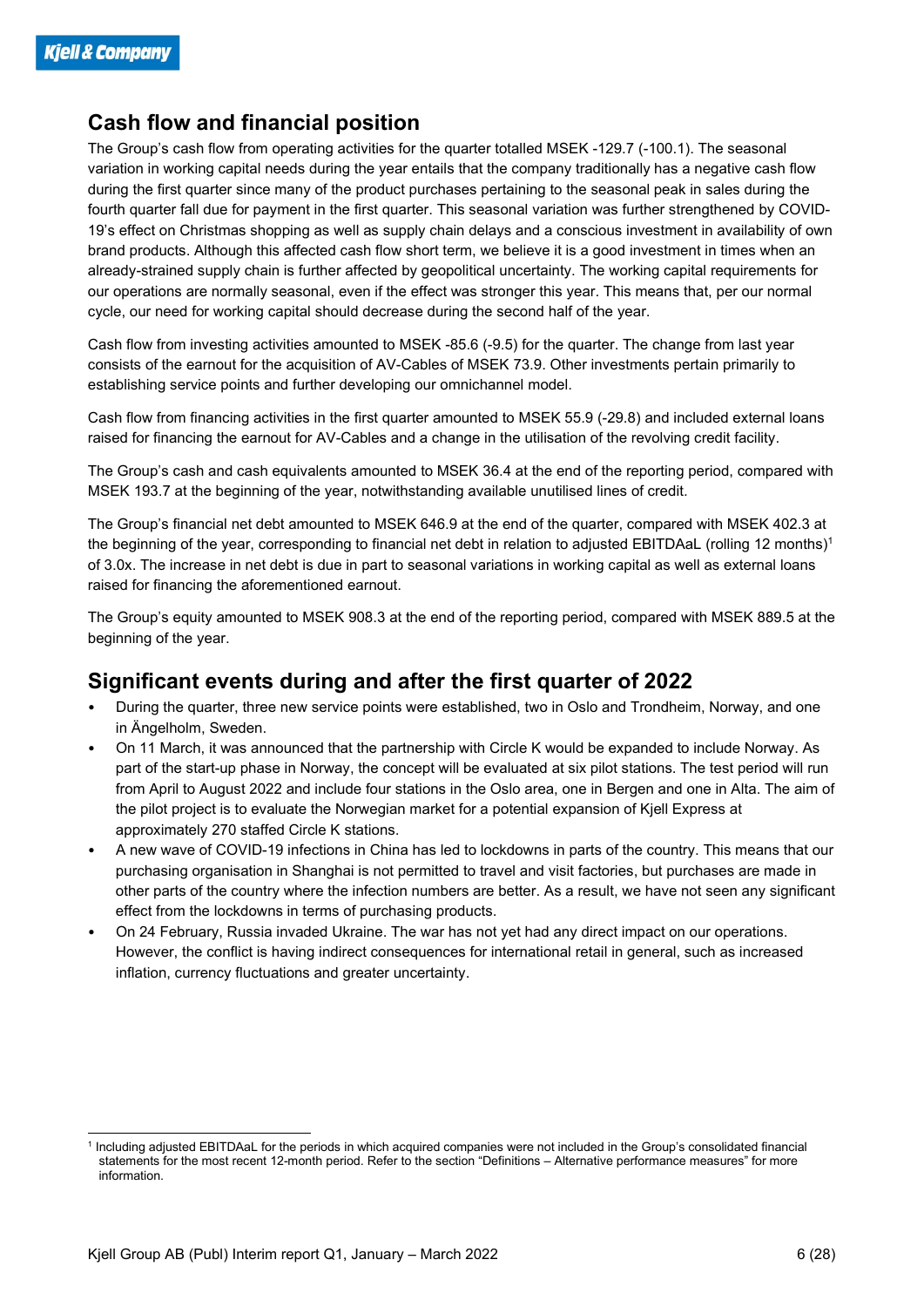

### Financial targets

The Group has the following financial targets:

#### NET SALES

Net sales to reach at least SEK 4 billion by the 2025 financial year.

#### PROFITABILITY

Adjusted EBITA margin of 8% in the medium term.

#### CAPITAL STRUCTURE

Financial net debt in relation to EBITDAaL (rolling 12 months) should be below 2.5x.

#### DIVIDEND POLICY

To pay a dividend of at least 60% of net profit, considering the Group's financial position, acquisition opportunities and future growth prospects.

## Parent Company

The object of the Parent Company's operations is to own and manage shares in subsidiaries and to provide intra-Group services.

The Parent Company's net sales amounted to MSEK 4.3 (-) and pertained entirely to intra-Group invoicing. Operating expenses amounted to MSEK 6.7 (0.8) and consisted of personnel costs of MSEK 5.3 (-) for the management team and other external expenses of MSEK 1.5 (0.8). The first quarter of this year was charged with interest expenses for the credit facility, which the Parent Company did not have in the first quarter of 2021. The Parent Company reported a loss after financial expenses of MSEK -4.9 (-0.8).

Financial non-current assets amounted to MSEK 1,611 (66) due to shareholders' contributions in subsidiaries during the fourth quarter of the previous year. Short-term receivables amounted to MSEK 222 (5.4), which largely consisted of inter-company transactions due to the cash pool established in the beginning of 2022.

Equity increased compared to the same period in the previous year due to a capital injection in conjunction with the listing of the company's share on First North Growth Market. The change compared with the 2021 year-end report was primarily due to earnings for the quarter. Long-term interest-bearing liabilities that were taken up by the Parent Company in the third quarter of the previous year were reduced through payments made during the first quarter of 2022. Current interest-bearing liabilities increased compared with the fourth quarter of the previous year due to the net foreign exchange position in the cash pool from Nordea. Other operating liabilities increased compared with the year-earlier period and the fourth quarter of the previous year, and are primarily related to utilised bank overdraft facilities with Nordea and liabilities related to personnel.

## Kjell Group AB's Annual General Meeting

Kjell Group AB's 2022 Annual General Meeting will be held on 19 May in Malmö. The Board's proposal to the Meeting is that profit for the 2021 financial year be carried forward and that no dividend be paid for 2021. There is also a proposal to adopt principles for the appointment of the Nomination Committee for Kjell Group AB.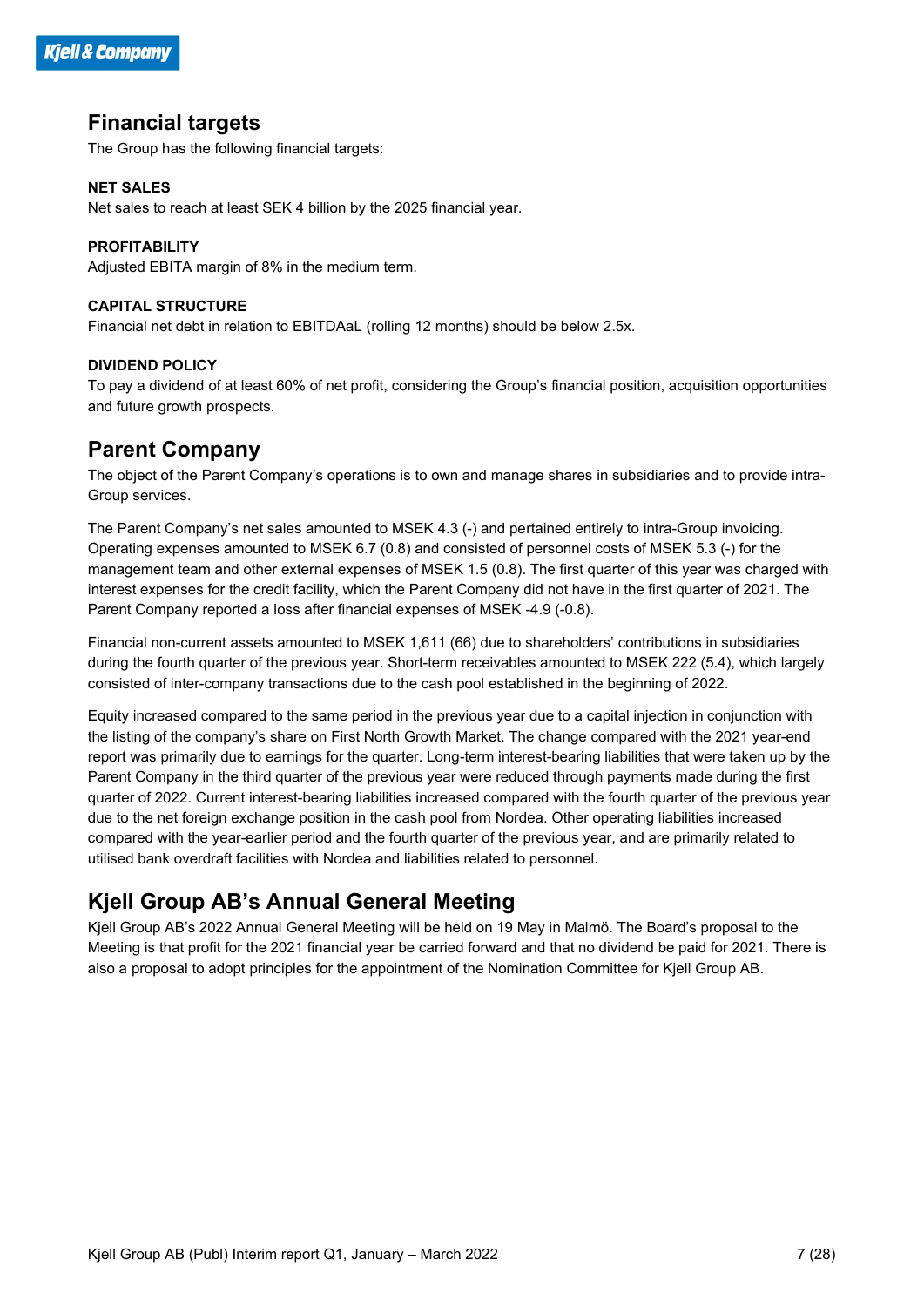## **Share**

Kjell Group AB's (publ) share is listed on Nasdaq First North Growth Market under the ticker KJELL, with the ISIN SE0016797591. The highest and lowest share prices during the quarter were SEK 62 and SEK 47.06 on 7 January and 1 March, respectively.

A total of 3,585,778 shares were traded during the quarter, corresponding to a turnover rate on 11.5% during the measurement period.

As of 31 March 2022, Kjell Group AB (publ) had approximately 4,400 shareholders, the largest of which were FSN Capital (22.87%), Fosielund Holding (8.67%), AMF Pension & Fonder (6.95%), Cervantes Capital (3.85%) and Nordea Fonder (3.62%).

The number of shares issued as of 31 March 2022 was 31,151,514, all of which were common shares.

For more information, visit www.kjellgroup.com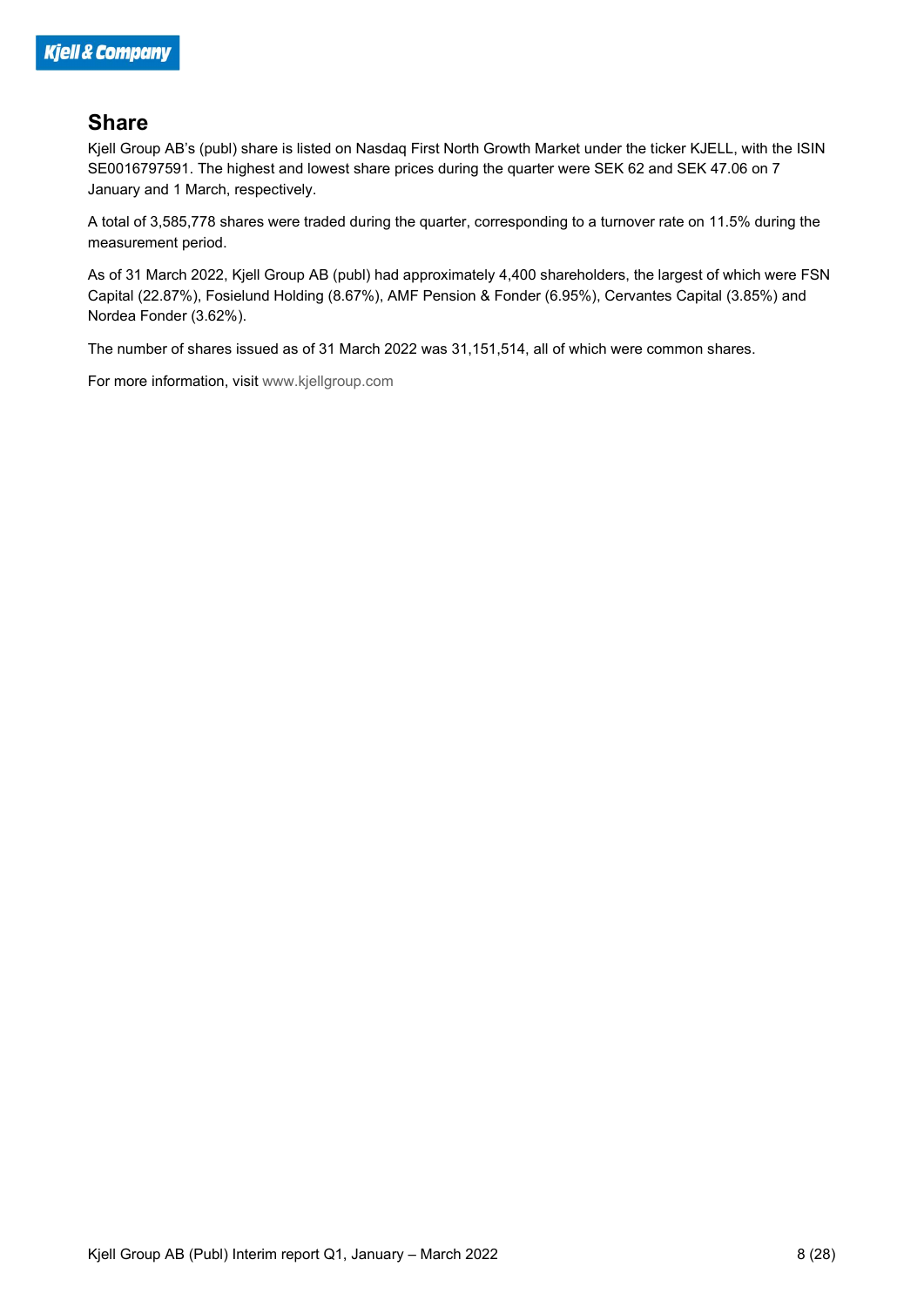## Condensed consolidated statement of profit or loss

|                                                             |             | Q <sub>1</sub> |              | Jan-Dec      |
|-------------------------------------------------------------|-------------|----------------|--------------|--------------|
| <b>TSEK</b>                                                 | <b>Note</b> | 2022           | 2021         | 2021         |
| <b>Operating income</b>                                     |             |                |              |              |
| Net sales                                                   | 4           | 615,303        | 473,987      | 2,398,033    |
| Other operating income                                      |             | 3,053          | 4,705        | 10,366       |
|                                                             |             | 618,356        | 478,692      | 2,408,399    |
| <b>Operating expenses</b>                                   |             |                |              |              |
| Goods for resale                                            |             | $-353,628$     | $-258,694$   | $-1,374,762$ |
| Personnel costs                                             |             | $-122,210$     | $-108,590$   | $-467,241$   |
| Other external expenses                                     |             | $-75,470$      | $-54,675$    | $-266,916$   |
| Other operating expenses                                    |             | $-4,737$       | $-525$       | $-3,354$     |
| Depreciation/amortisation of tangible and intangible assets |             | $-42,538$      | $-33,361$    | $-156, 101$  |
| <b>Operating profit</b>                                     |             | 19,773         | 22,847       | 140,025      |
| <b>Financial items</b>                                      |             |                |              |              |
| Financial income                                            |             | 1,730          | $\mathbf{1}$ | 3            |
| Financial expenses                                          |             | $-6,679$       | $-14,848$    | $-59,350$    |
| Net financial items                                         |             | $-4,949$       | $-14,847$    | $-59,347$    |
| Profit (loss) before tax                                    |             | 14,824         | 8,000        | 80,678       |
| Income tax                                                  |             | $-2,251$       | $-3,540$     | $-18,259$    |
| Net profit (loss) for the period                            |             | 12,573         | 4,460        | 62,419       |
| Net profit (loss) for the period attributable to:           |             |                |              |              |
| Parent Company's shareholders                               |             | 12,573         | 4,460        | 62,419       |
| Net profit (loss) for the period                            |             | 12,573         | 4,460        | 62,419       |
| Earnings (loss) per share                                   |             |                |              |              |
| Basic earnings (loss) per share, SEK*                       | 5           | $0.40\,$       | $-0.64$      | 1.75         |
| Diluted earnings (loss) per share, SEK*                     | 5           | 0.40           | $-0.64$      | 1.75         |

\* Earnings per share excl. the cumulative dividend (after tax) that accrues on the preference shares described in Note 5 amounted to SEK 0.40 (0.41) for the quarter. Calculating the cumulative dividend for previous preference shares ended on 31 December 2021.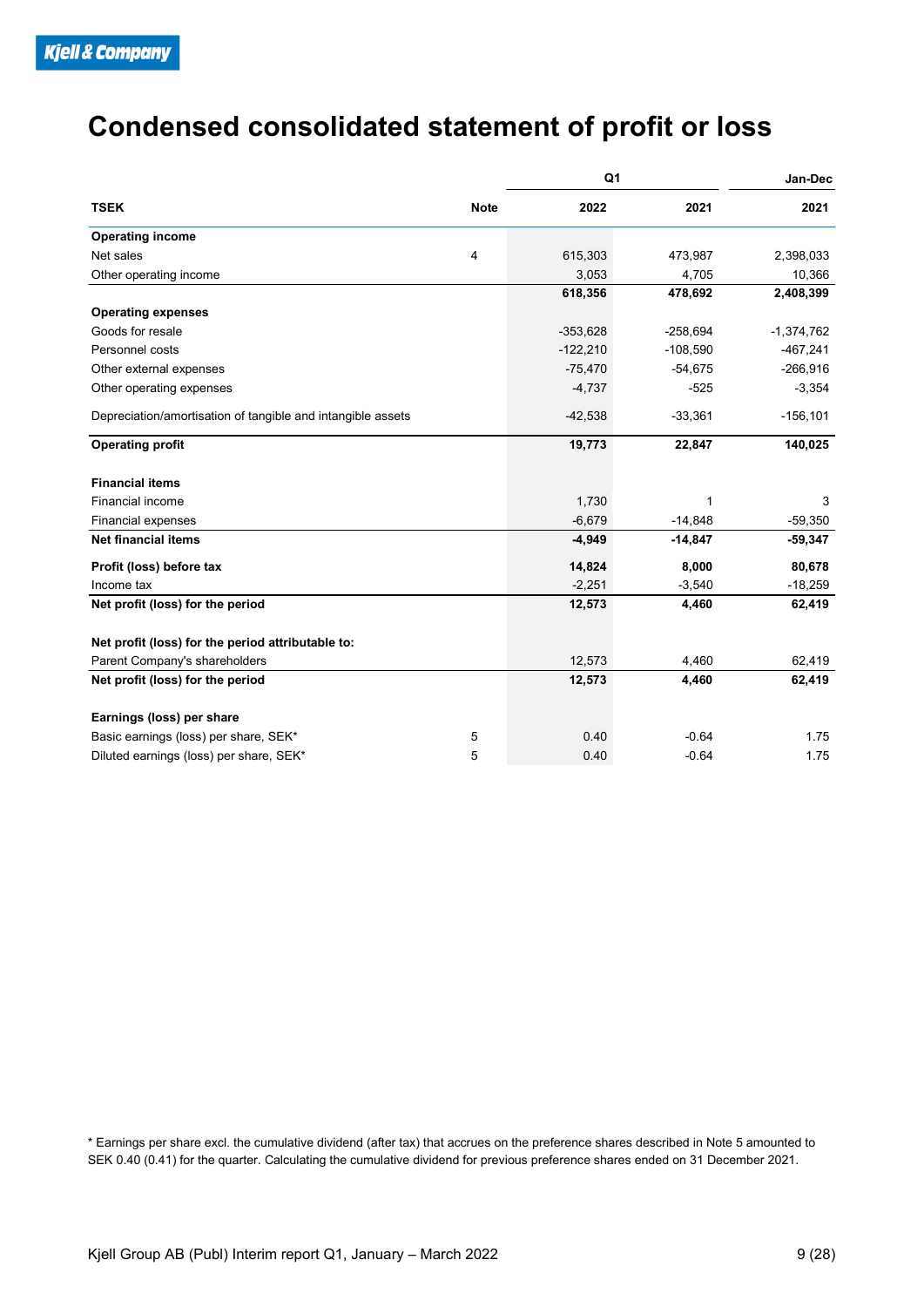## Condensed consolidated statement of profit or loss and other comprehensive income

| <b>E</b> Company                                                                     |                  |                          |                  |
|--------------------------------------------------------------------------------------|------------------|--------------------------|------------------|
|                                                                                      |                  |                          |                  |
| Condensed consolidated statement of profit or loss and<br>other comprehensive income |                  |                          |                  |
|                                                                                      |                  |                          |                  |
|                                                                                      |                  |                          |                  |
|                                                                                      |                  |                          |                  |
|                                                                                      |                  |                          |                  |
|                                                                                      |                  |                          |                  |
|                                                                                      |                  |                          |                  |
|                                                                                      |                  |                          |                  |
|                                                                                      |                  |                          |                  |
|                                                                                      |                  |                          |                  |
|                                                                                      | Q <sub>1</sub>   |                          | Jan-Dec          |
| <b>TSEK</b>                                                                          | 2022             | 2021                     | 2021             |
| Net profit (loss) for the period                                                     | 12,573           | 4,460                    | 62,419           |
|                                                                                      |                  |                          |                  |
| Other comprehensive income                                                           |                  |                          |                  |
| Items that are or may be reclassified subsequently to profit or loss                 |                  |                          |                  |
|                                                                                      |                  |                          |                  |
| Exchange differences of foreign operations                                           | 5,782            | 2,399                    | 5,483            |
|                                                                                      |                  |                          |                  |
| Cash flow hedges                                                                     |                  | $\overline{\phantom{a}}$ | 95               |
| Tax attributable to items that have been or may be reclassified to net profit        |                  |                          |                  |
| (loss) for the period                                                                |                  |                          | $-16$            |
|                                                                                      |                  |                          |                  |
| Items that will not be reclassified to profit or loss                                |                  |                          |                  |
| Other comprehensive income for the period                                            | 5,782            | 2,399                    | 5,562            |
|                                                                                      | 18,355           | 6,859                    | 67,981           |
| Total comprehensive income for the period                                            |                  |                          |                  |
|                                                                                      |                  |                          |                  |
| Comprehensive income for the period attributable to:                                 |                  |                          |                  |
| Parent Company's shareholders<br>Total comprehensive income for the period           | 18,355<br>18,355 | 6,859<br>6,859           | 67,981<br>67,981 |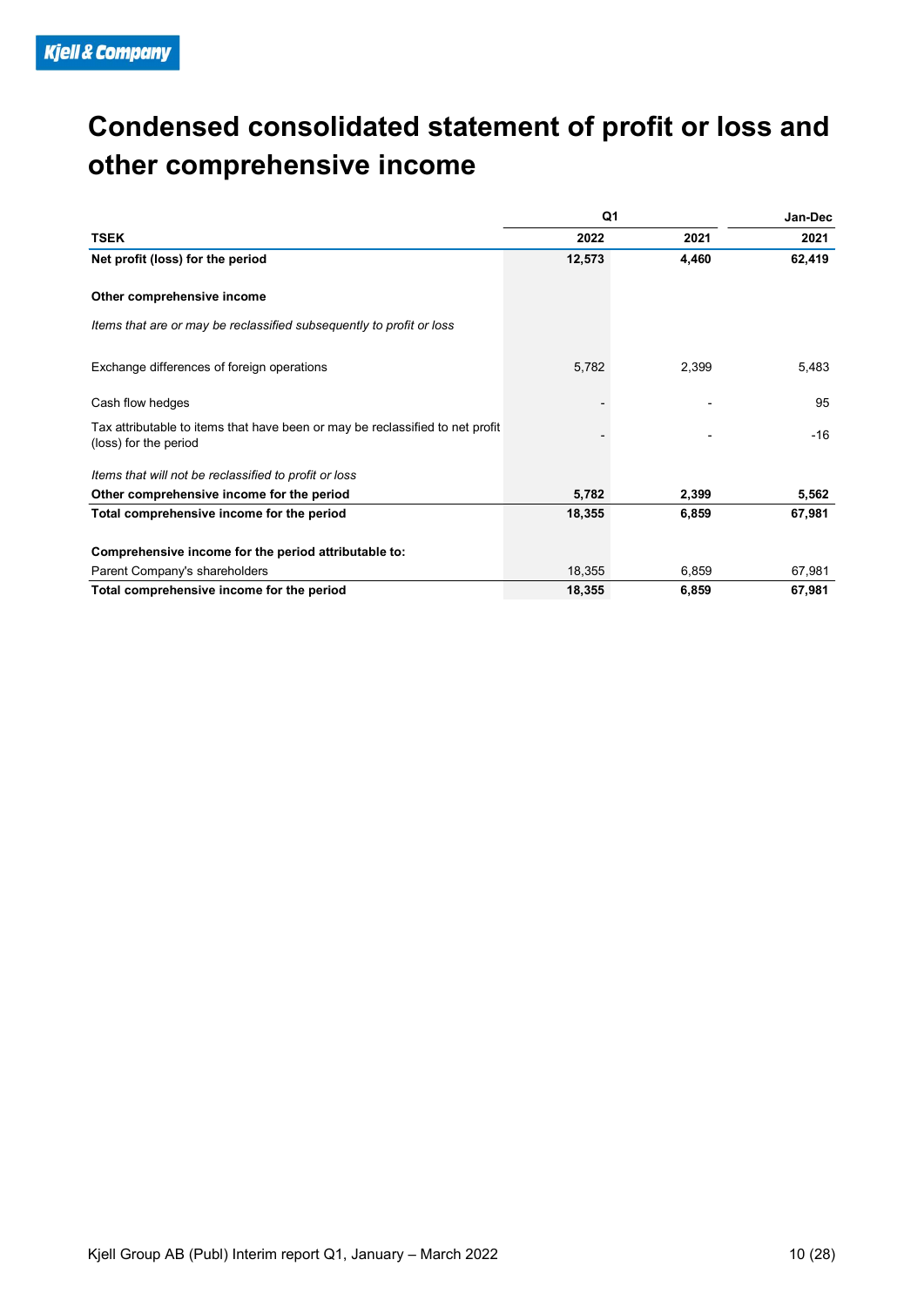## Condensed consolidated statement of financial position

| <b>Condensed consolidated statement of financial position</b>          |                     |                     |                    |
|------------------------------------------------------------------------|---------------------|---------------------|--------------------|
|                                                                        |                     |                     |                    |
|                                                                        |                     |                     |                    |
|                                                                        | 31 Mar              |                     | 31 Dec             |
| <b>TSEK</b><br><b>Note</b>                                             | 2022                | 2021                | 2021               |
| <b>Assets</b>                                                          |                     |                     |                    |
| Intangible assets                                                      | 1,359,222<br>94,868 | 1,001,952<br>50,645 | 1,360,084          |
| Tangible assets<br>Right-of-use assets                                 | 255,727             | 290,122             | 92,034<br>266,024  |
| Deferred tax assets                                                    | 450                 | 23                  | 433                |
| Total non-current assets                                               | 1,710,267           | 1,342,742           | 1,718,575          |
|                                                                        |                     |                     |                    |
| Inventory                                                              | 598,676             | 389,779             | 545,737            |
| Tax assets                                                             | 22,483              | 23,407              | 27,106             |
| Accounts receivable                                                    | 23,999              | 15,612              | 26,687             |
| Prepaid expenses and accrued income                                    | 26,694              | 27,659              | 45,434             |
| Other receivables                                                      | 9,224               | 1,389               | 7,355              |
| Cash and cash equivalents                                              | 36,428              | 205,790             | 193,770            |
| <b>Total current assets</b>                                            | 717,504             | 663,636             | 846,089            |
| <b>Total assets</b>                                                    | 2,427,771           | 2,006,378           | 2,564,664          |
|                                                                        |                     |                     |                    |
| <b>Equity</b><br>Share capital                                         | 515                 | 162                 | 515                |
| Other contributed capital                                              | 454,521             | 1,999               | 453,978            |
| Reserves                                                               | 11,466              | 2,521               | 5,684              |
| Retained earnings including net profit (loss) for the period           | 441,844             | 371,505             | 429,270            |
| Equity attributable to Parent Company's shareholders                   | 908,346             | 376,187             | 889,447            |
| <b>Total equity</b>                                                    | 908,346             | 376,187             | 889,447            |
|                                                                        |                     |                     |                    |
| Liabilities                                                            |                     |                     |                    |
| Non-current interest-bearing liabilities<br>6                          | 517,514             | 845,348             | 446,909            |
| Non-current lease liabilities                                          | 154,241             | 176,992             | 158,750            |
| Other non-current liabilities                                          | 102                 | 102                 | 1,496              |
| Deferred tax liabilities                                               | 128,804             | 111,673             | 130,086            |
| <b>Total non-current liabilities</b>                                   | 800,661             | 1,134,115           | 737,241            |
|                                                                        |                     |                     |                    |
| Current interest-bearing liabilities<br>6<br>Current lease liabilities | 165,818<br>96,058   | 26,000<br>111,705   | 149,200<br>103,318 |
| Accounts payable                                                       | 270,809             | 184,525             | 377,181            |
| Tax liabilities                                                        | 3,304               | 23,568              | 39,853             |
| Other liabilities<br>6                                                 | 70,628              | 48,918              | 151,781            |
| Accrued expenses and deferred income                                   | 104,595             | 94,887              | 109,278            |
| Provisions                                                             | 7,552               | 6,473               | 7,365              |
| <b>Total current liabilities</b>                                       | 718,764             | 496,076             | 937,976            |
| <b>Total liabilities</b>                                               | 1,519,425           | 1,630,191           | 1,675,217          |
| <b>Total equity and liabilities</b>                                    | 2,427,771           | 2,006,378           | 2,564,664          |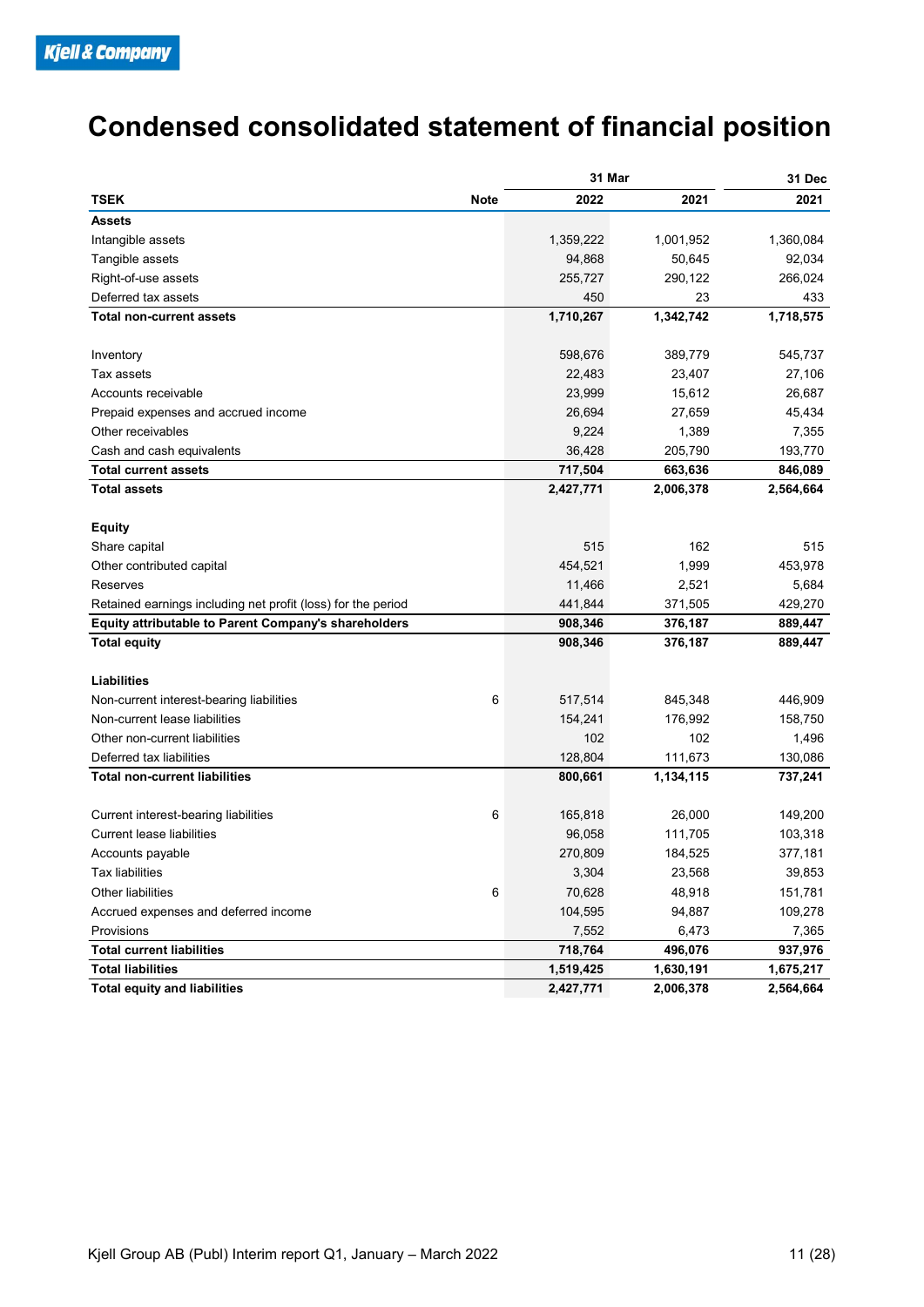## Condensed consolidated statement of changes in equity

| <b>Condensed consolidated statement of changes in</b><br>equity |                          |                                 |                                                      |                          |                                                                                |                     |
|-----------------------------------------------------------------|--------------------------|---------------------------------|------------------------------------------------------|--------------------------|--------------------------------------------------------------------------------|---------------------|
|                                                                 |                          |                                 | Equity attributable to Parent Company's shareholders |                          |                                                                                |                     |
| <b>TSEK</b>                                                     | Share<br>capital         | Other<br>contributed<br>capital | <b>Translation</b><br>reserve                        | Hedge<br>reserve         | <b>Retained</b><br>earnings<br>incl. net<br>profit (loss)<br>for the<br>period | <b>Total equity</b> |
| Balance at 1 Jan 2022                                           | 515                      | 453,978                         | 5,684                                                | $\overline{a}$           | 429,270                                                                        | 889,447             |
| Transactions with owners of the<br>company                      |                          |                                 |                                                      |                          |                                                                                |                     |
| Incentive programme                                             |                          | 544                             |                                                      |                          |                                                                                | 544                 |
| Comprehensive income for the period                             |                          |                                 |                                                      |                          |                                                                                |                     |
| Net profit (loss) for the period                                |                          |                                 |                                                      | $\overline{\phantom{a}}$ | 12,573                                                                         | 12,573              |
| Other comprehensive income for the period                       |                          | $\overline{\phantom{a}}$        | 5,782                                                | $\overline{\phantom{a}}$ | $\overline{\phantom{a}}$                                                       | 5,782               |
| Total comprehensive income for the<br>period                    | $\overline{a}$           | ٠                               | 5,782                                                | $\blacksquare$           | 12,573                                                                         | 18,355              |
| Closing balance 31 Mar 2022                                     | 515                      | 454,522                         | 11,466                                               | $\blacksquare$           | 441,843                                                                        | 908,346             |
| Balance at 1 Jan 2021                                           | 162                      | 1,999                           | 201                                                  | $-79$                    | 367,045                                                                        | 369,328             |
| Comprehensive income for the period                             |                          |                                 |                                                      |                          |                                                                                |                     |
| Net profit (loss) for the period                                |                          |                                 |                                                      |                          | 4,460                                                                          | 4,460               |
| Other comprehensive income for the period                       | $\overline{\phantom{a}}$ | $\sim$                          | 2,399                                                | $\overline{\phantom{a}}$ | $\overline{\phantom{a}}$                                                       | 2,399               |
| Total comprehensive income for the<br>period                    | $\blacksquare$           | $\blacksquare$                  | 2,399                                                | $\blacksquare$           | 4,460                                                                          | 6,859               |
| Closing balance 31 Mar 2021                                     | 162                      | 1,999                           | 2,600                                                | $-79$                    | 371,505                                                                        | 376,187             |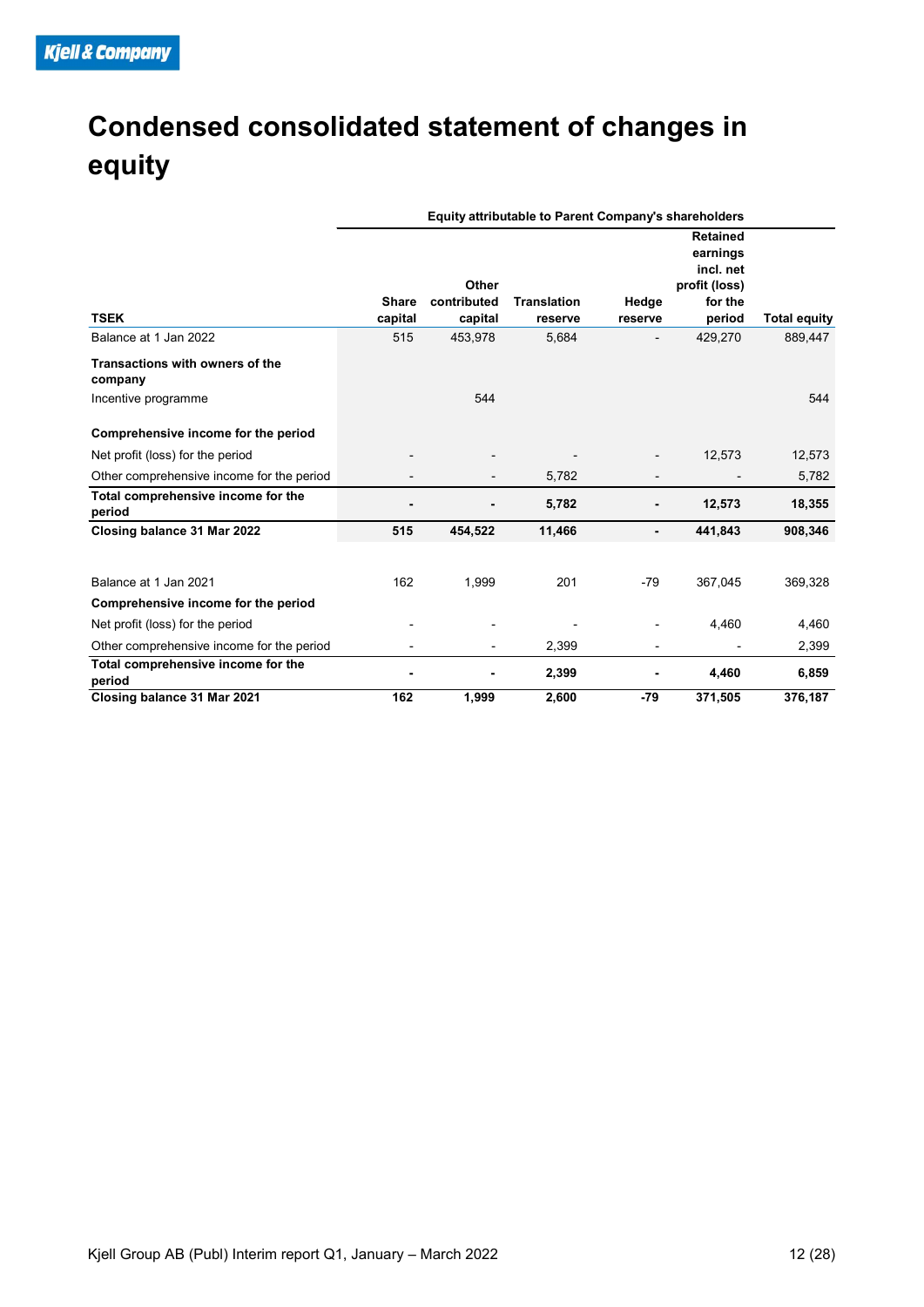## Condensed consolidated statement of cash flows

|                                                                                   | Q1         |            | Jan-Dec          |
|-----------------------------------------------------------------------------------|------------|------------|------------------|
| <b>TSEK</b>                                                                       | 2022       | 2021       | 2021             |
| Cash flow from operating activities                                               |            |            |                  |
| Profit (loss) before tax                                                          | 14,824     | 8,000      | 80,678           |
| Adjustments for non-cash items                                                    | 40,744     | 35,643     | 162,702          |
| Income tax paid                                                                   | $-19,813$  | $-16,628$  | $-33,168$        |
|                                                                                   | 35,755     | 27,015     | 210,212          |
| Increase (-)/decrease (+) in inventories                                          | $-47,462$  | 20,830     | $-107,343$       |
| Increase (-)/decrease (+) in operating receivables                                | 20,500     | 13,139     | $-14,631$        |
| Increase (+)/decrease (-) in operating liabilities                                | $-138,460$ | $-161,043$ | 64,051           |
| Cash flow from operating activities                                               | $-129,667$ | $-100,059$ | 152,289          |
|                                                                                   |            |            |                  |
| <b>Investing activities</b>                                                       |            |            |                  |
| Acquisition of tangible assets                                                    | $-7,599$   | $-5,305$   | $-31,685$        |
| Acquisition of intangible assets                                                  | $-4,049$   | $-4,219$   | $-17,396$        |
| Acquisition of subsidiaries                                                       |            |            | $-242,858$       |
| Settlement of additional purchase price related to acquisition of<br>subsidiaries | $-73,944$  |            |                  |
| Cash flow from investing activities                                               | $-85,592$  | $-9,524$   | $-291,939$       |
| Financing activities                                                              |            |            |                  |
| New share issue                                                                   |            |            | 400,000          |
| Issue expenses                                                                    |            |            | $-22,917$        |
| Proceeds of loans                                                                 | 231,617    |            | 723,743          |
| Repayment of loans                                                                | $-144,600$ |            | $-991,750$       |
| <b>Repayment of lease liabilities</b>                                             | $-31,142$  | $-29,819$  | $-119,326$       |
| Cash flow from financing activities                                               | 55,875     | $-29,819$  | $-10,250$        |
| Cash flow for the period                                                          | $-159,384$ | $-139,402$ | $-149,900$       |
| Cash and cash equivalents at the beginning of the period                          | 193,770    | 340,422    | 340,422          |
|                                                                                   | 2,042      | 4,770      |                  |
| Exchange rate differences in cash and cash equivalents                            |            | 205,790    | 3,248<br>193,770 |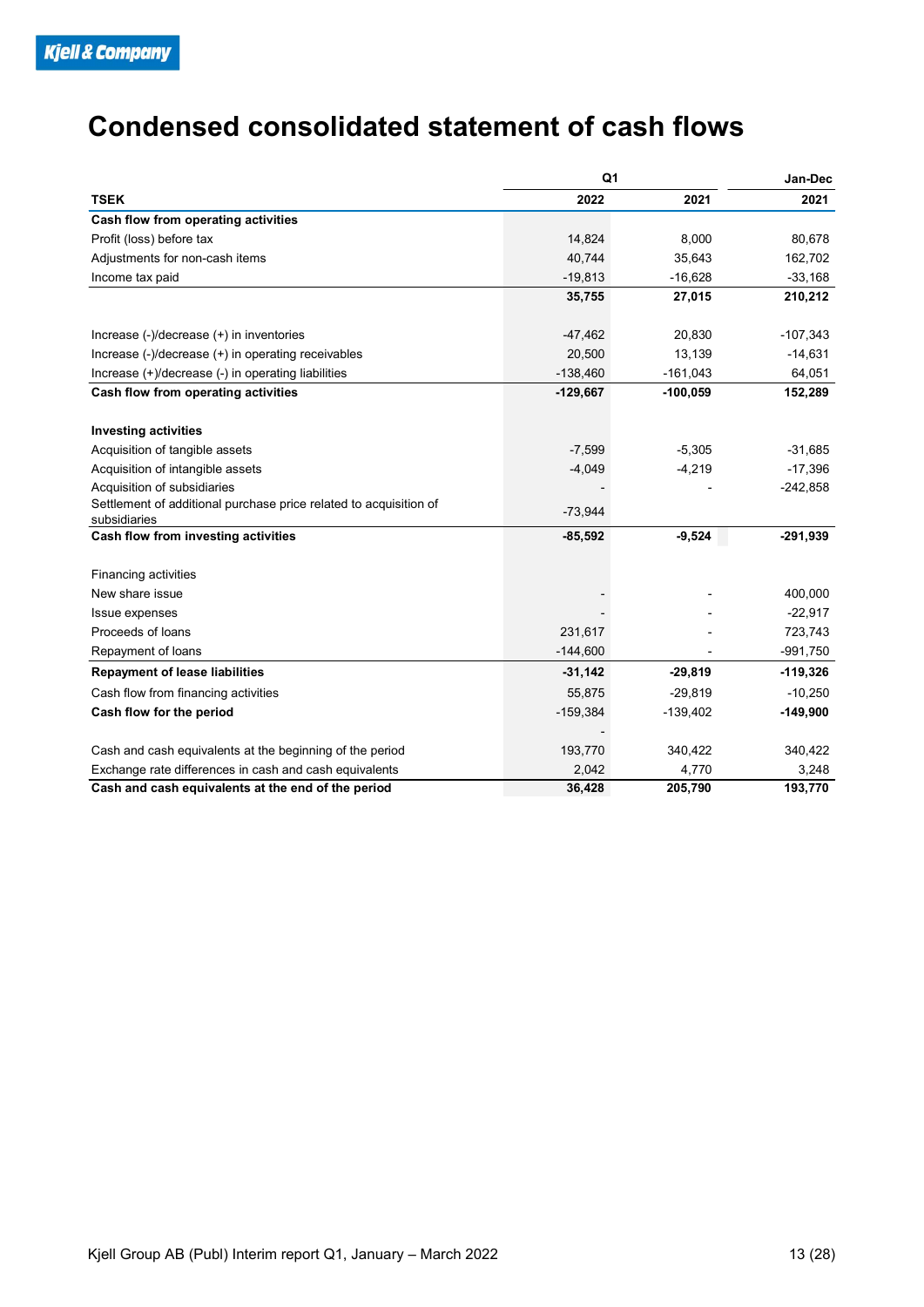## Condensed notes to the financial statements

### Not 1 General information

Kjell Group AB (publ) (the "company"), Corp. Reg. No. 559115-8448, is a company with its registered offices in Malmö, Sweden. These consolidated interim financial statements for the Group ("interim report") for the period January–March 2022 encompass the company and its subsidiaries, referred to jointly below as the "Group." The Group's consolidated accounting currency is SEK. All of the amounts are presented in thousands of SEK (TSEK), unless otherwise stated.

#### Not 2 Accounting policies

This interim report has been prepared in accordance with IAS 34 Interim Financial Reporting and the applicable provisions in the Swedish Annual Accounts Act, and should be read together with the Group's annual report for 2021. The interim report for the Parent Company has been prepared in accordance with Chapter 9 of the Swedish Annual Accounts Act, Interim Report. This interim report does not contain all the information required for comprehensive reporting in accordance with IFRS. However, explanatory notes have been included to explain events and transactions that are material for understanding the changes in the Group's financial position and performance. The accounting policies applied in this interim report are the same as those applied in the annual reports for 2021 for both the Group and the Parent Company. The Group did not apply any new IFRS or new interpretations published by the IFRS Interpretations Committee in advance. Issued standards and interpretations that have not yet come into effect are not expected to have any material impact on the Group.

### Not 3 Important estimates and judgements

The management of the Group makes estimates and assumptions about the future, and makes judgements on which accounting policies should be applied to the preparation of the financial statements. Estimates and judgements are reviewed continuously and assumptions are based on historical experience and other factors, including expectations of future events

considered reasonable under the prevailing circumstances. The resulting accounting estimates will, by definition, seldom correspond to the actual results. The material estimates made by management when applying the Group's accounting policies and the most important sources of uncertainty in the estimates are the same as those described in Note 33 of the Group's annual report for 2021. For a description of the effects of the ongoing COVID-19 pandemic on the Group, refer to Note 9 in this interim report.

### Not 4 Revenue and operating segments

The Group's operations are divided into operating segments based on the parts of the organisation monitored by the company's chief operating decision maker, known as the management approach. For the Kjell Group, this means that the Group's operations are divided into three segments: Sweden, Norway and Denmark, which correspond to the operations in each country. The segments encompass sales via service points in Sweden and Norway and online-generated sales in all countries. Segment Sweden includes costs for Group-wide functions, including the purchasing organisation in Shanghai, since this reflects how the segments are monitored internally by the Group. No sales are conducted between the segments. Accordingly, all revenue for the segments is from sales to external customers. The same accounting policies are applied to the segments as for the Group. The performance measure reported for the segments is "adjusted EBITA."

Information about each reportable segment is provided below.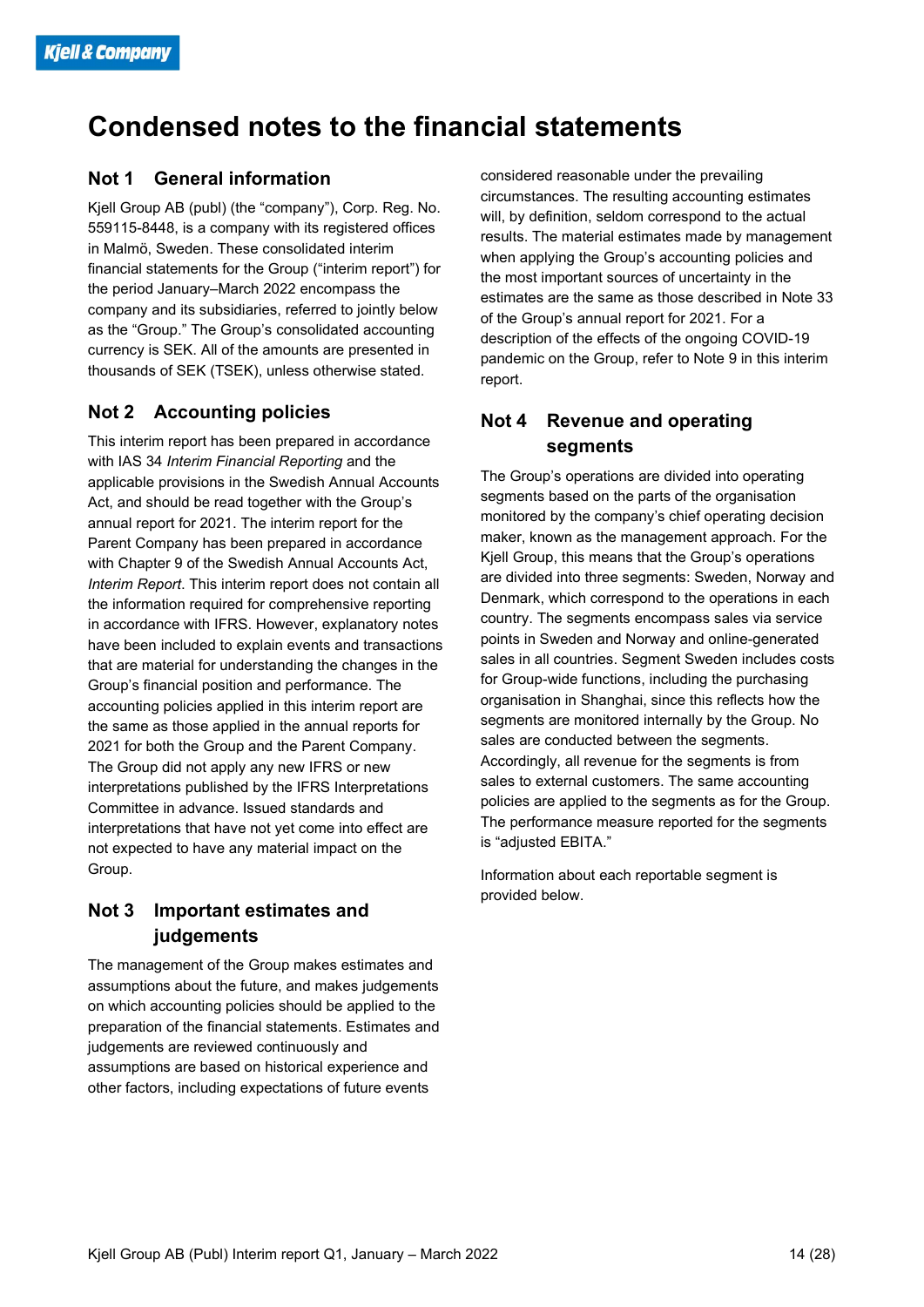|        |                |                                             |        |                |                          |                        | 2021                                                                                                                 |
|--------|----------------|---------------------------------------------|--------|----------------|--------------------------|------------------------|----------------------------------------------------------------------------------------------------------------------|
|        |                | 88,333                                      | 63,202 | 77,864         | $\overline{\phantom{a}}$ |                        |                                                                                                                      |
|        |                |                                             |        |                |                          |                        |                                                                                                                      |
|        | 27,536         | 7,273                                       | 5,825  | 229            | $\overline{\phantom{a}}$ | 38,207                 | 33,361                                                                                                               |
| 16,473 |                | 122                                         | 1,465  | 7,509          | $\sim$                   |                        | 25,810                                                                                                               |
|        |                |                                             |        |                |                          |                        |                                                                                                                      |
|        |                |                                             |        |                |                          |                        | $\overline{\phantom{a}}$                                                                                             |
|        |                |                                             |        |                |                          | $\sim$                 | $-2,963$                                                                                                             |
|        |                |                                             |        |                |                          | 19,773                 | 22,847                                                                                                               |
|        |                |                                             |        |                |                          | $-4,949$               | $-14,847$                                                                                                            |
|        |                |                                             |        |                |                          | 14,824                 | 8,000                                                                                                                |
|        |                |                                             |        |                |                          |                        |                                                                                                                      |
|        |                |                                             |        |                |                          |                        |                                                                                                                      |
|        |                |                                             |        |                |                          |                        |                                                                                                                      |
|        |                |                                             |        |                |                          |                        |                                                                                                                      |
|        | 2022<br>30,705 | Sweden<br>2021<br>449,106 410,785<br>24,345 | 2022   | Norway<br>2021 | 2022                     | <b>Denmark</b><br>2021 | <b>Total</b><br>2022<br>615,303 473,987<br>24,104<br>$-4,331$<br>The fair value belongs to Level 2 of the fair value |

#### Not 5 Earnings per share

Earnings per share are calculated as net profit for the period divided by the weighted average number of shares during the period. Prior to the company's IPO on 16 September 2021, there were preference shares that carried entitlement to a cumulative dividend. When calculating earnings per share, the cumulative dividend (after tax) that accrues on the preference shares reduced net profit for the period. In connection with the IPO, these preference shares were converted to common shares or withdrawn. When calculating earnings per share, net profit for the period was reduced by the amount of the dividend that had accrued on the preference shares as long as these shares were outstanding. This adjustment was taken into consideration for the last time on 31 December 2021.

### Not 6 Fair value of financial instruments

The fair value of the liabilities in the Group's credit facility is estimated at TSEK 687,017 (874,940), compared with the carrying amount of TSEK 683,332 (871,348). The facility bears a floating interest rate plus a margin. Management estimates that there has been no change in credit margins since the loan agreement was signed that could have a material impact on the fair value of the loan. The difference between the fair value and the carrying amount of the bank facilities is thus primarily attributable to the carrying amount of the loan including transaction costs that remain to be amortised as part of the effective interest rate.

|                                                                                                                                                                                                                                                                              | 14,824         |      | 8,000     |
|------------------------------------------------------------------------------------------------------------------------------------------------------------------------------------------------------------------------------------------------------------------------------|----------------|------|-----------|
| The fair value belongs to Level 2 of the fair value<br>hierarchy. The carrying amounts of all other financial<br>liabilities and financial assets are considered to be a<br>reasonable estimate of their fair values.                                                        |                |      |           |
| On 31 December 2021, the Group had a financial<br>liability linked to the acquisition of AV-Cables. This<br>was paid in its entirety during the first quarter of the<br>year. The total earnout paid amounted to MDKK<br>54.7, corresponding to MSEK 73.9 on the date of the |                |      |           |
|                                                                                                                                                                                                                                                                              |                |      |           |
| <b>Contingent consideration</b>                                                                                                                                                                                                                                              | 31 Mar         |      | 31 Dec    |
| <b>TSEK</b><br>Balance at the beginning<br>of the period                                                                                                                                                                                                                     | 2022<br>75,387 | 2021 | 2021      |
| Added through business<br>combinations                                                                                                                                                                                                                                       |                |      | $-71,929$ |
| transaction.<br>Payments<br>Recognised in profit or<br>loss                                                                                                                                                                                                                  | $-73,944$      |      |           |
| Change in fair value                                                                                                                                                                                                                                                         |                |      | 2,853     |
| Currency effects                                                                                                                                                                                                                                                             | $-1,443$       |      | 605       |

### Not 7 Seasonal variations

The Group's operations are impacted by the effect of seasonal variations on demand and the Group's revenue also displays seasonal variations, with higher sales figures normally reported in the fourth quarter of the financial year compared with other quarters.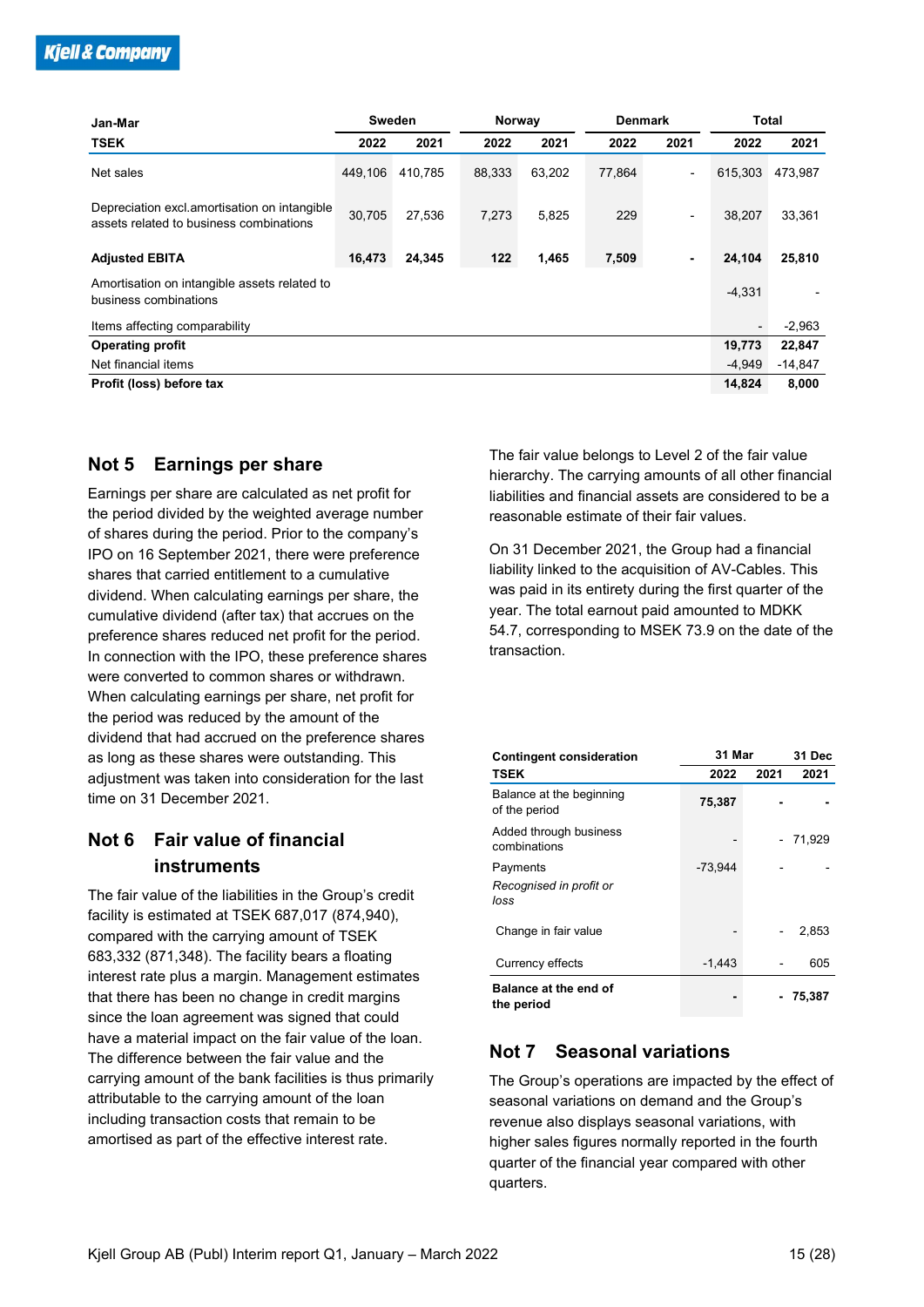#### Not 8 Risks and uncertainties

All business operations are associated with risk. Risks can arise due to world events and can impact a specific industry or be more general in nature or impact a specific company. The Group works continuously to identify, measure and manage risks and can, in certain cases, influence the likelihood that a risk-related event will occur.

The Group's performance is largely impacted by consumer behaviour in the markets where it operates, and to be able to continuously provide customers with an attractive offering and thereby ensure the company's competitiveness, it is necessary to understand how the operating environment is changing. The operations that the Group conducts are associated with risks that could have a negative impact on the Group to varying degrees. These risks are divided into strategic, operating and financial risks.

The Group works to continuously update the Group's risk status following a systematic process whereby risks are identified, assessed and managed. Based on priority, the company focuses on the risks deemed to have the potential to have the greatest negative impact on the operations, and this work forms part of the strategic and operational management of the Group.

From both a short and long-term perspective, strategic risks mainly include risks associated with changes in the operating environment and increased competition, technology shifts and customer purchasing behaviour, market position, assortment and offering, and growth. Operating risks mainly comprise risks associated with purchasing, sustainability, IT systems, logistics and transportation, employees, leases, waste and regulatory risks. Financial risks comprise risks associated with currency exposure, interest-rate exposure and undercapitalisation.

The Group's Board of Directors and management have reviewed the development of these material risks and uncertainties since the publication of the annual report for 2021 and can confirm that no changes have been identified other than those described in this interim report and the annual report.

The impact of the COVID-19 pandemic is described in Note 9.

### Not 9 Impact of COVID-19 pandemic

At the time this interim report was submitted, pandemic restrictions had been lifted in all markets where Kjell Group conducts sales. This was an entirely different situation than in the first quarter of 2021, when service points in Sweden were open, though with fewer customers at any given time in the stores, in line with the recommendations from the Swedish Trade Federation that included a maximum number of customers depending on the size of the store. In Norway, 2021 began with closing 11 service points and furloughing some 60 employees due to the high rate of infection.

In the first quarter of 2022, the high rate of infection resulted in twice as many absences due to illness as in the year-earlier period.

The situation in China worsened during the first quarter following a new wave of infections, and parts of the country have already gone into lockdown. The Group's purchasing office is in Shanghai, one of the affected areas. Management and the Board are monitoring the situation closely and ensuring alternative ways of working are available, including working from home, in order to the keep operations functioning at the purchasing office in Shanghai. No significant impact on the Group has been noted in terms of product purchasing since the majority of products are purchased from other parts of China where the pandemic is under better control.

### Not 10 Significant events after the end of the period

No significant events took place after the reporting date other than those events referred to earlier in the report.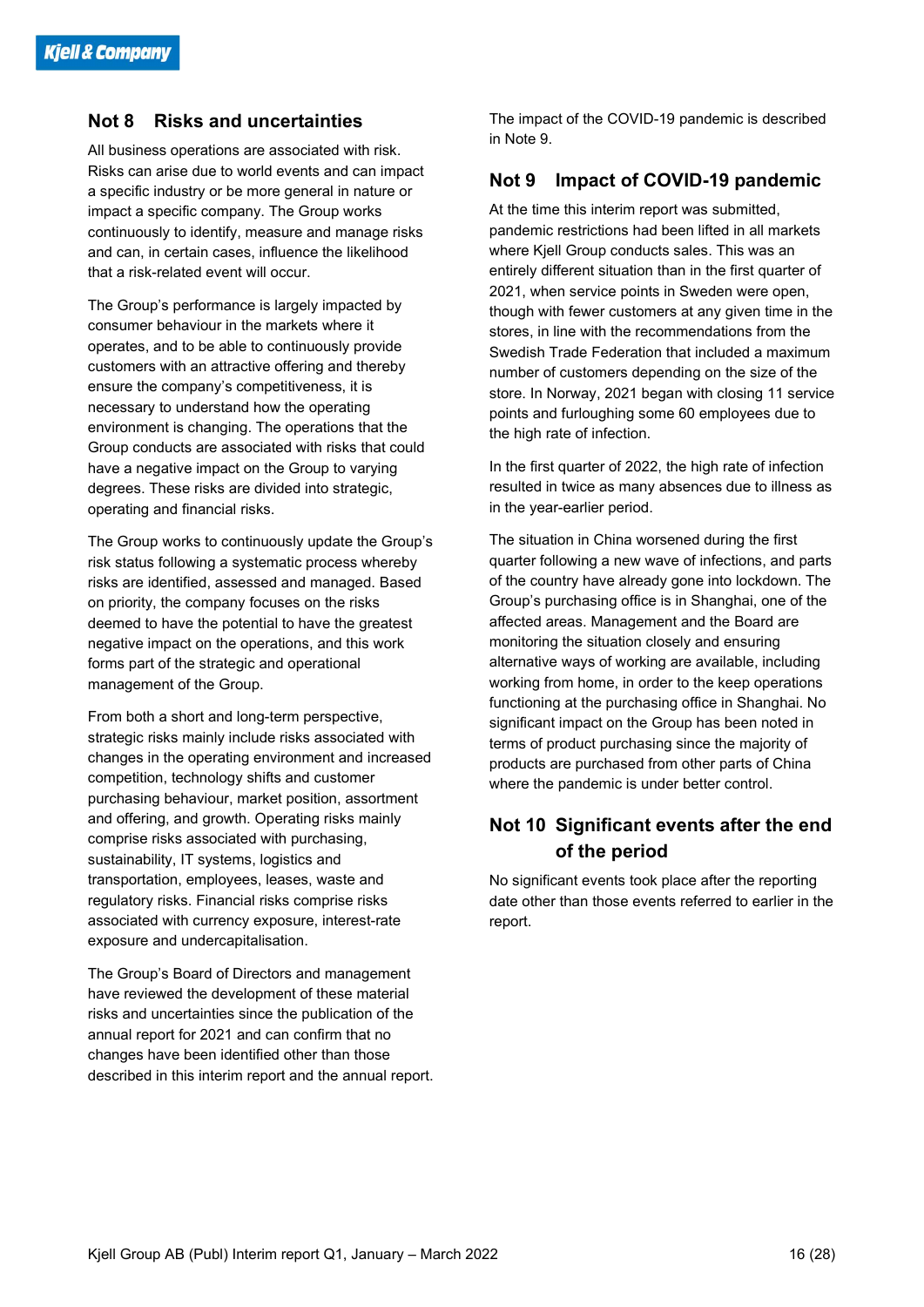## Condensed Parent Company income statement

| <b>Condensed Parent Company income statement</b> |                |                          |           |
|--------------------------------------------------|----------------|--------------------------|-----------|
|                                                  |                |                          |           |
|                                                  |                |                          |           |
|                                                  |                |                          |           |
|                                                  | Q <sub>1</sub> |                          | Jan-Dec   |
| <b>TSEK</b>                                      | 2022           | 2021                     | 2021      |
| Net sales                                        |                |                          |           |
| Operating income                                 | 4,334          | $\overline{\phantom{a}}$ | 5,475     |
|                                                  | 4,334          |                          | 5,475     |
| Operating expenses                               |                |                          |           |
| Other external expenses                          | $-1,470$       | $-791$                   | $-19,108$ |
| Personnel costs                                  | $-5,294$       |                          | $-22,663$ |
| <b>Operating profit</b>                          | $-2,430$       | $-791$                   | $-36,296$ |
|                                                  |                |                          |           |
| <b>Financial items</b>                           |                |                          |           |
| Financial income                                 | 296            | $\sim$                   |           |
| Financial expenses                               | $-2,852$       | $\sim$                   | $-4,483$  |
|                                                  |                |                          |           |
| Profit (loss) after financial items              | $-4,986$       | $-791$                   | $-40,779$ |
|                                                  |                |                          |           |
| Appropriations                                   |                |                          | 51,925    |
|                                                  | $-4,986$       | $-791$                   | 11,146    |
| Profit (loss) before tax<br>Income tax           | $\sim$         | $\sim$                   | $-3,273$  |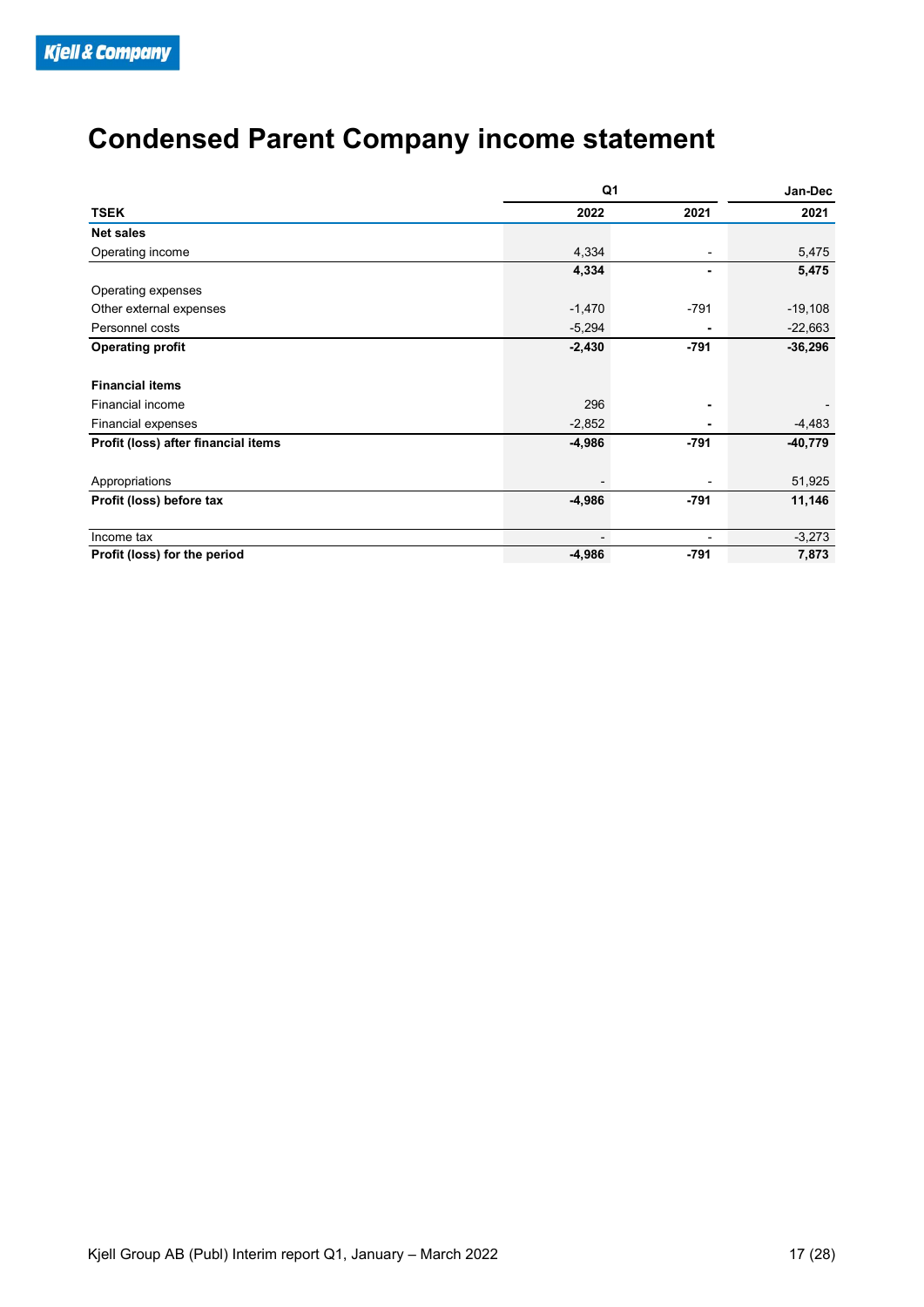## Condensed Parent Company balance sheet

| <b>Condensed Parent Company balance sheet</b> |             |                          |                          |           |
|-----------------------------------------------|-------------|--------------------------|--------------------------|-----------|
|                                               |             |                          |                          |           |
|                                               |             | 31 Mar                   |                          | 31 Dec    |
| <b>TSEK</b>                                   | <b>Note</b> | 2022                     | 2021                     | 2021      |
|                                               |             |                          |                          |           |
| <b>Assets</b>                                 |             |                          |                          |           |
| <b>Non-current assets</b>                     |             |                          |                          |           |
| <b>Tangible assets</b>                        |             |                          |                          |           |
| Machinery and equipment                       |             | 11                       |                          |           |
| <b>Total Tangible assets</b>                  |             | 11                       |                          |           |
| <b>Financial non-current assets</b>           |             |                          |                          |           |
| Participation in group companies              |             | 1,609,657                | 661,157                  | 1,609,548 |
|                                               |             |                          |                          |           |
| Deferred tax assets                           |             | 1,448                    | $\overline{a}$           | 1,448     |
| Total financial non-current assets            |             | 1,611,105                | 661,157                  | 1,610,996 |
| <b>Total non-current assets</b>               |             | 1,611,116                | 661,157                  | 1,611,008 |
| <b>Current assets</b>                         |             |                          |                          |           |
| Current receivables from group companies      |             | 215,566                  | 5,336                    | 55,112    |
| Prepaid expenses and accrued income           |             | 2,759                    | 43                       | 1,923     |
|                                               |             |                          |                          |           |
| Other receivables                             |             | 294                      | $\overline{\phantom{a}}$ | 4,581     |
| <b>Total current receivables</b>              |             | 222,271                  | 5,380                    | 61,616    |
| Cash and cash equivalents                     |             | 12                       | 118                      | 2,159     |
| <b>Total current assets</b>                   |             | 222,283                  | 5,498                    | 63,775    |
| <b>Total assets</b>                           |             | 1,833,399                | 666,655                  | 1,674,783 |
| <b>Equity and liabilites</b>                  |             |                          |                          |           |
| <b>Equity</b>                                 |             |                          |                          |           |
| Resticted equtiy                              |             |                          |                          |           |
| Share capital                                 |             | 515                      | 162                      | 515       |
|                                               |             |                          |                          |           |
| Non-restricted equity                         |             |                          |                          |           |
| Share premium reserve                         |             | 1,091,433                | 662,495                  | 1,091,433 |
| Retained earnings                             |             | 31,640                   | 376                      | 23,224    |
| Profit (loss) for the period                  |             | $-4,986$                 | $-791$                   | 7,873     |
| <b>Total equity</b>                           |             | 1,118,602                | 662,242                  | 1,123,045 |
|                                               |             |                          |                          |           |
| Non-current liabilities                       |             |                          |                          |           |
| Non-current interest-bearing liabilities      | 6           | 442,515                  | $\sim$                   | 446,910   |
| <b>Total non-current liabilities</b>          |             | 442,515                  | $\blacksquare$           | 446,910   |
| <b>Current liabilities</b>                    |             |                          |                          |           |
| Current interest-bearing liabilities          | 6           | 165,818                  | $\overline{\phantom{0}}$ | 9,200     |
| Accounts payable                              |             | 405                      | $\blacksquare$           | 974       |
| Current liabilities to group companies        |             | 86,293                   | $\blacksquare$           | 86,147    |
|                                               |             |                          |                          |           |
| Other current liabilities                     |             | 11,234                   | $\overline{\phantom{a}}$ | 754       |
| Tax liabilities                               |             | $\overline{\phantom{a}}$ | $\overline{\phantom{a}}$ | 199       |
| Accrued expenses and deferred income          |             | 8,532                    | 4,413                    | 7,554     |
| <b>Total current liabilities</b>              |             | 272,282                  | 4,413                    | 104,828   |
|                                               |             | 1,833,399                | 666,655                  | 1,674,783 |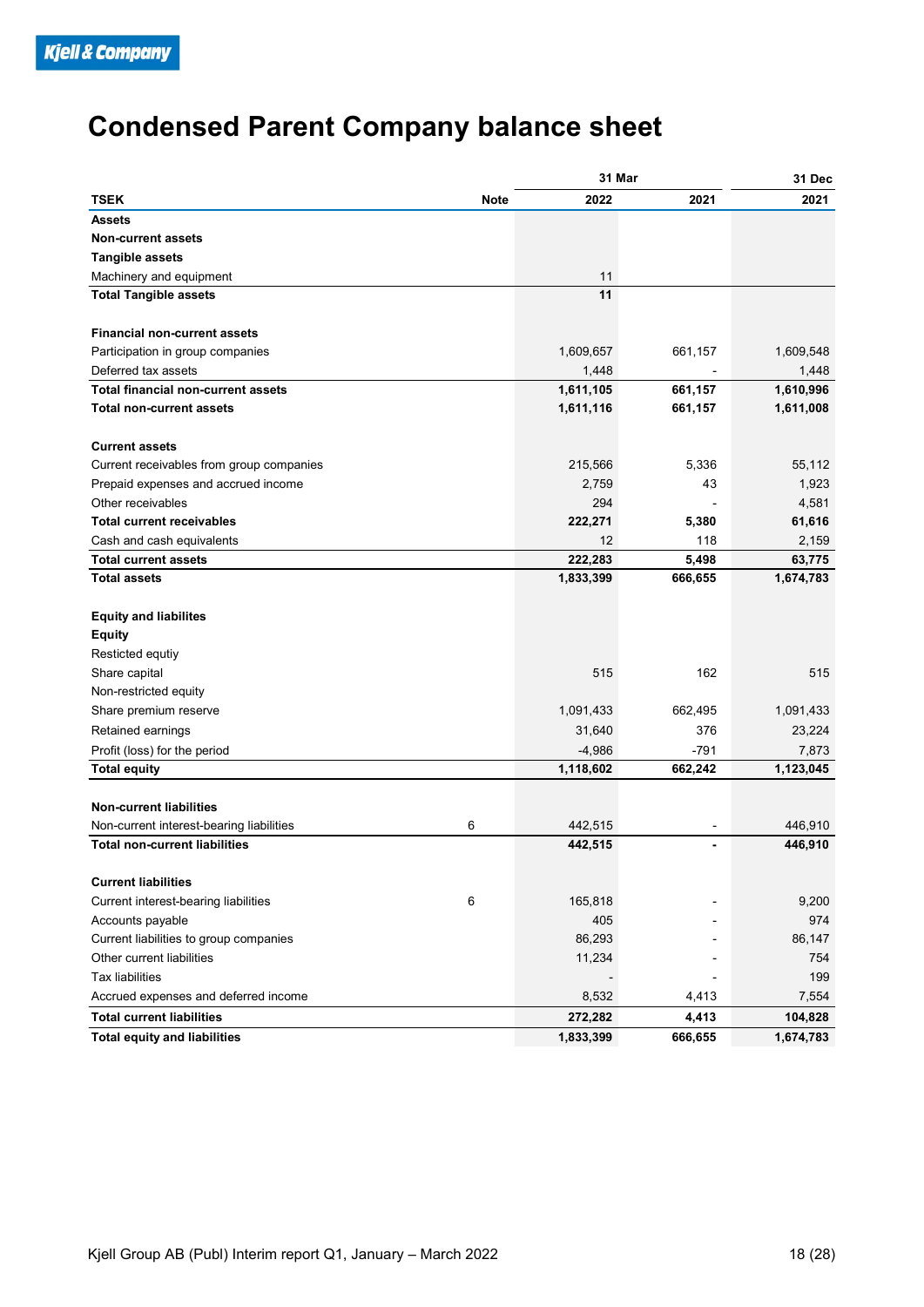The Board of Directors and CEO give their assurance that the interim report provides a fair review of the development of the Group's and Parent Company's operations, profit and financial position and describes the material risks and uncertainty factors faced by the Parent Company and the companies included in the Group.

Malmö, 18 May 2022

Ingrid Johansson Blank Fredrik Dahnelius Chairman of the Board **Board Chairman** of the Board

 Catrin Folkesson Thomas Broe-Andersen Board member Board member

Board member **CEO** 

Ola Burmark **Andreas Rylander** Andreas Rylander

Simon Larsson Board member

The information in this interim report has not been reviewed by the company's auditors.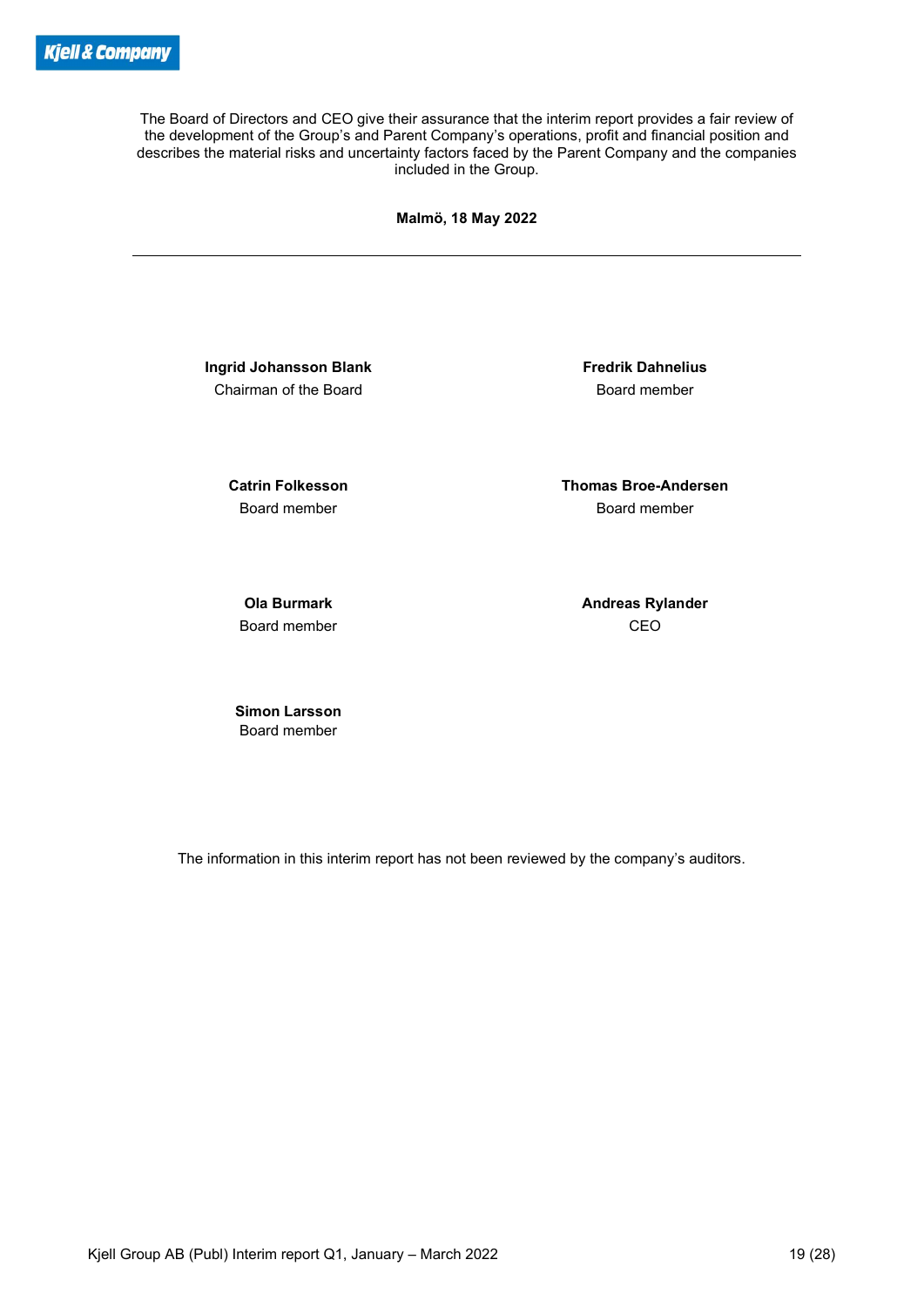## Selected financial information

| <u>k Company</u><br><b>Selected financial information</b> |                  |                          |               |                 |                          |                |
|-----------------------------------------------------------|------------------|--------------------------|---------------|-----------------|--------------------------|----------------|
|                                                           |                  |                          |               |                 |                          |                |
|                                                           |                  |                          |               |                 |                          |                |
|                                                           |                  |                          |               |                 |                          |                |
|                                                           |                  |                          |               |                 |                          |                |
|                                                           |                  |                          |               |                 |                          |                |
|                                                           |                  |                          |               |                 |                          |                |
|                                                           |                  |                          |               |                 |                          |                |
|                                                           |                  |                          |               |                 |                          |                |
|                                                           |                  |                          |               |                 |                          |                |
|                                                           |                  |                          |               |                 |                          |                |
|                                                           |                  |                          |               |                 |                          |                |
|                                                           |                  |                          |               |                 |                          |                |
|                                                           |                  |                          |               |                 |                          |                |
|                                                           |                  | Q <sub>1</sub>           |               | Apr-Mar         |                          | Jan-Dec        |
|                                                           |                  | 2022                     | 2021          |                 | 21/22                    | 2021           |
| <b>MSEK</b>                                               |                  |                          |               |                 |                          |                |
| Members in loyalty club, thousand                         |                  | 2,779                    | 2,246         |                 | 2,779                    | 2,647          |
| Net sales                                                 |                  | 615.3                    | 474.0         | 2,539.3         |                          | 2,398.0        |
| Sales growth, %                                           |                  | 29.8%                    | 11.6%         | 24.0%           |                          | 20.0%          |
| Comparable growth, %                                      |                  | 10.3%                    | 8.9%          |                 |                          | 6.8%           |
| Gross profit                                              |                  | 261.7                    | 215.3         | 1,069.7         |                          | 1,023.3        |
| Gross margin, %                                           |                  | 42.5%                    | 45.4%         | 42.1%           |                          | 42.7%          |
| Adjusted EBITA                                            |                  | 24.1                     | 25.8          |                 | 186.4                    | 188.1          |
| Adjusted EBITA margin, %                                  |                  | 3.9%                     | 5.4%          |                 | 7.3%                     | 7.8%           |
| Items affecting comparability                             |                  | $\overline{\phantom{a}}$ | 3.0           |                 | 34.0                     | 36.9           |
| Cash flow from operating activities                       |                  | $-129.7$                 | $-100.1$      |                 | 122.7                    | 152.3          |
| Working capital                                           |                  | 224.2                    | 99.5          |                 | $\overline{\phantom{a}}$ | $-33.1$        |
| Core working capital                                      |                  | 351.9                    | 220.9         |                 |                          | 195.2          |
| Financial net debt                                        |                  | 646.9                    | 665.6         |                 |                          | 402.3          |
|                                                           |                  | 3.0                      | 3.6           |                 |                          | 1.7            |
| Financial net debt/Adjusted EBITDAaL                      |                  |                          |               |                 |                          |                |
| Equity ratio, %                                           |                  | 37.4%                    | 18.7%         |                 |                          | 34.7%          |
| Investments                                               |                  | $-11.6$                  | $-9.5$        |                 | $-51.2$                  | $-49.1$        |
| Number of outstanding shares before dilution              | 31, 151, 514     |                          | 10,848,600    |                 |                          | 31,151,514     |
| Number of outstanding shares after dilution               | 31, 151, 514     |                          | 10,848,600    |                 |                          | 31,151,514     |
| Average number of outstanding shares befor dilution       | 31, 151, 514     |                          | 10,848,600    |                 |                          | 16,807,821     |
| Average number of outstanding shares after dilution       | 31, 151, 514     |                          | 10,848,600    |                 |                          | 16,807,821     |
|                                                           |                  |                          |               |                 |                          |                |
| <b>Quarterly data</b>                                     |                  |                          |               |                 |                          |                |
| <b>MSEK</b>                                               | Q4 20            | Q1 21                    | Q2 21         | Q3 21           | Q4 21                    | Q1 22          |
| Net sales                                                 | 666.1            | 474.0                    | 516.2         | 589.0           | 818.8                    | 615.3          |
| Gross profit                                              | 281.9            | 215.3                    | 225.9         | 250.3           | 331.8                    | 261.7          |
| Gross margin, %                                           | 42.3%            | 45.4%                    | 43.8%         | 42.5%           | 40.5%                    | 42.5%          |
| <b>Adjusted EBITA</b>                                     | 73.7             | 25.8                     | 23.2          | 51.2            | 87.9                     | 24.1           |
|                                                           | 11.1%            | 5.4%                     | 4.5%          | 8.7%            | 10.7%                    | 3.9%           |
| Adjusted EBITA margin, %                                  | 177.8            | $-100.1$                 | 58.6          | 49.7            | 144.1                    | $-129.7$       |
| Cash flow from operating activities                       |                  |                          |               |                 |                          |                |
| Working capital<br>Core working capital                   | $-37.6$<br>118.2 | 99.5<br>220.9            | 16.9<br>223.3 | $-0.2$<br>208.5 | $-33.1$<br>195.2         | 224.2<br>351.9 |

## Quarterly data

| Financial net debt/Adjusted EBITDAaL                |              | 3.0      | 3.6        |        | $\overline{\phantom{0}}$ | 1.7          |
|-----------------------------------------------------|--------------|----------|------------|--------|--------------------------|--------------|
| Equity ratio, %                                     |              | 37.4%    | 18.7%      |        |                          | 34.7%        |
| Investments                                         |              | $-11.6$  | $-9.5$     |        | $-51.2$                  | $-49.1$      |
| Number of outstanding shares before dilution        | 31, 151, 514 |          | 10,848,600 |        |                          | 31,151,514   |
| Number of outstanding shares after dilution         | 31, 151, 514 |          | 10,848,600 |        |                          | 31, 151, 514 |
| Average number of outstanding shares befor dilution | 31, 151, 514 |          | 10,848,600 |        |                          | 16,807,821   |
| Average number of outstanding shares after dilution | 31, 151, 514 |          | 10,848,600 |        |                          | 16,807,821   |
|                                                     |              |          |            |        |                          |              |
| <b>Quarterly data</b>                               |              |          |            |        |                          |              |
| <b>MSEK</b>                                         | Q4 20        | Q1 21    | Q2 21      | Q3 21  | Q4 21                    | Q1 22        |
| Net sales                                           | 666.1        | 474.0    | 516.2      | 589.0  | 818.8                    | 615.3        |
| Gross profit                                        | 281.9        | 215.3    | 225.9      | 250.3  | 331.8                    | 261.7        |
| Gross margin, %                                     | 42.3%        | 45.4%    | 43.8%      | 42.5%  | 40.5%                    | 42.5%        |
| Adjusted EBITA                                      | 73.7         | 25.8     | 23.2       | 51.2   | 87.9                     | 24.1         |
| Adjusted EBITA margin, %                            | 11.1%        | 5.4%     | 4.5%       | 8.7%   | 10.7%                    | 3.9%         |
| Cash flow from operating activities                 | 177.8        | $-100.1$ | 58.6       | 49.7   | 144.1                    | $-129.7$     |
| Working capital                                     | $-37.6$      | 99.5     | 16.9       | $-0.2$ | $-33.1$                  | 224.2        |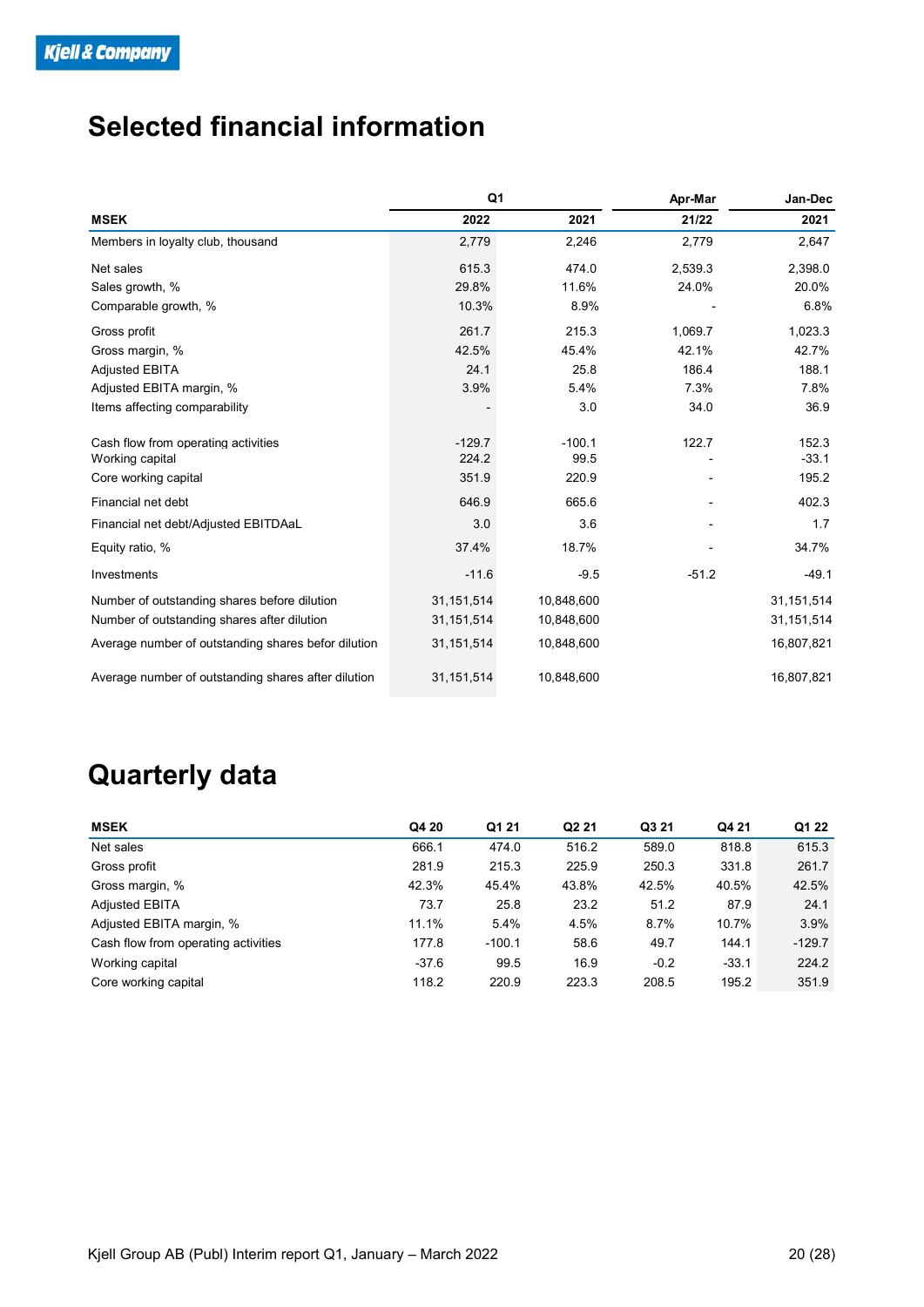### Reconciliation of alternative performance measures

#### ADJUSTED EBITA

#### OPERATING PROFIT (EBIT), EBIT MARGIN, EBITA, EBITA MARGIN, ADJUSTED EBITA, ADJUSTED EBITA MARGIN, EBITDA, ADJUSTED EBITDA AND ADJUSTED EBITDAAL

| been prepared in accordance with International Financial Reporting Standards (IFRS). Management is of the<br>opinion that this information makes it easier for investors to analyse the Group's performance for the reasons<br>stated below. These measures are not a substitute for or better than financial measures reported in accordance<br>with IFRS and should be presented together with such measures. Note that the Group's definitions of these<br>measures may differ from other companies' definitions with the same name. Investors are encouraged not to place<br>undue reliance on these alternative performance measures. |           |           |            |            |
|--------------------------------------------------------------------------------------------------------------------------------------------------------------------------------------------------------------------------------------------------------------------------------------------------------------------------------------------------------------------------------------------------------------------------------------------------------------------------------------------------------------------------------------------------------------------------------------------------------------------------------------------|-----------|-----------|------------|------------|
| <b>ADJUSTED EBITA</b>                                                                                                                                                                                                                                                                                                                                                                                                                                                                                                                                                                                                                      |           |           |            |            |
| Management has presented the performance measure of adjusted EBITA because it monitors this performance                                                                                                                                                                                                                                                                                                                                                                                                                                                                                                                                    |           |           |            |            |
| measure at Group level and believes that this measure is relevant for understanding the Group's financial<br>performance.                                                                                                                                                                                                                                                                                                                                                                                                                                                                                                                  |           |           |            |            |
| Adjusted EBITA is calculated by adjusting net profit for the period so that it excludes the impact of tax, net financial                                                                                                                                                                                                                                                                                                                                                                                                                                                                                                                   |           |           |            |            |
| items, amortisation and impairment of intangible assets arising in connection with business combinations and<br>items affecting comparability.                                                                                                                                                                                                                                                                                                                                                                                                                                                                                             |           |           |            |            |
| OPERATING PROFIT (EBIT), EBIT MARGIN, EBITA, EBITA MARGIN, ADJUSTED EBITA, ADJUSTED EBITA<br>MARGIN, EBITDA, ADJUSTED EBITDA AND ADJUSTED EBITDAAL                                                                                                                                                                                                                                                                                                                                                                                                                                                                                         |           |           |            |            |
|                                                                                                                                                                                                                                                                                                                                                                                                                                                                                                                                                                                                                                            | Q1        |           | Apr-Mar    | Jan-Dec    |
| <b>TSEK</b>                                                                                                                                                                                                                                                                                                                                                                                                                                                                                                                                                                                                                                | 2022      | 2021      | 21/22      | 2021       |
| Profit (loss) for the period                                                                                                                                                                                                                                                                                                                                                                                                                                                                                                                                                                                                               | 12,573    | 4,460     | 70,532     | 62,419     |
| Income tax                                                                                                                                                                                                                                                                                                                                                                                                                                                                                                                                                                                                                                 | 2,251     | 3,540     | 16,970     | 18,259     |
| Net financial items                                                                                                                                                                                                                                                                                                                                                                                                                                                                                                                                                                                                                        | 4,949     | 14,847    | 49,449     | 59,347     |
| <b>Operating profit (EBIT)</b>                                                                                                                                                                                                                                                                                                                                                                                                                                                                                                                                                                                                             | 19,773    | 22,847    | 136,951    | 140,025    |
| Amortisation on intangible assets related to business<br>combinations                                                                                                                                                                                                                                                                                                                                                                                                                                                                                                                                                                      | 4,331     |           | 15,518     | 11,187     |
| <b>EBITA</b>                                                                                                                                                                                                                                                                                                                                                                                                                                                                                                                                                                                                                               | 24,104    | 22,847    | 152,469    | 151,212    |
| Depreciation excl. amortisation on intangible assets<br>related to business combinations                                                                                                                                                                                                                                                                                                                                                                                                                                                                                                                                                   | 38,207    | 33,361    | 149,760    | 144,914    |
| <b>EBITDA</b>                                                                                                                                                                                                                                                                                                                                                                                                                                                                                                                                                                                                                              | 62,311    | 56,208    | 302,229    | 296,126    |
| <b>EBITA</b>                                                                                                                                                                                                                                                                                                                                                                                                                                                                                                                                                                                                                               | 24,104    | 22,847    | 152,469    | 151,212    |
| Items affecting comparability                                                                                                                                                                                                                                                                                                                                                                                                                                                                                                                                                                                                              |           | 2,963     | 33,966     | 36,929     |
| <b>Adjusted EBITA</b>                                                                                                                                                                                                                                                                                                                                                                                                                                                                                                                                                                                                                      | 24,104    | 25,810    | 186,435    | 188,141    |
| <b>EBITDA</b>                                                                                                                                                                                                                                                                                                                                                                                                                                                                                                                                                                                                                              | 62,311    | 56,208    | 302,229    | 296,126    |
| Items affecting comparability                                                                                                                                                                                                                                                                                                                                                                                                                                                                                                                                                                                                              |           | 2,963     | 33,966     | 36,929     |
| <b>Adjusted EBITDA</b>                                                                                                                                                                                                                                                                                                                                                                                                                                                                                                                                                                                                                     | 62,311    | 59,171    | 336,195    | 333,055    |
| Depreciation right-of-use assets                                                                                                                                                                                                                                                                                                                                                                                                                                                                                                                                                                                                           | $-28,632$ | $-25,610$ | $-113,970$ | $-110,948$ |
| Interest on lease liabilities                                                                                                                                                                                                                                                                                                                                                                                                                                                                                                                                                                                                              | $-2,327$  | $-2,578$  | $-9,819$   | $-10,070$  |
| Impact from business combinations, EBITDAaL                                                                                                                                                                                                                                                                                                                                                                                                                                                                                                                                                                                                |           |           | 4,725      | 24,421     |
| <b>Adjusted EBITDAaL</b>                                                                                                                                                                                                                                                                                                                                                                                                                                                                                                                                                                                                                   | 27,021    | 30,983    | 217,131    | 236,457    |
|                                                                                                                                                                                                                                                                                                                                                                                                                                                                                                                                                                                                                                            |           |           | 2,539,349  | 2,398,033  |
| <b>Net sales</b>                                                                                                                                                                                                                                                                                                                                                                                                                                                                                                                                                                                                                           | 615,303   | 473,987   |            |            |
| EBIT-margin, %                                                                                                                                                                                                                                                                                                                                                                                                                                                                                                                                                                                                                             | 3.2%      | 4.8%      | 5.4%       | 5.8%       |

#### ITEMS AFFECTING COMPARABILITY

Income and cost items that are presented separately due to their nature and amounts. Items affecting comparability are used by management to explain fluctuations in historical profitability.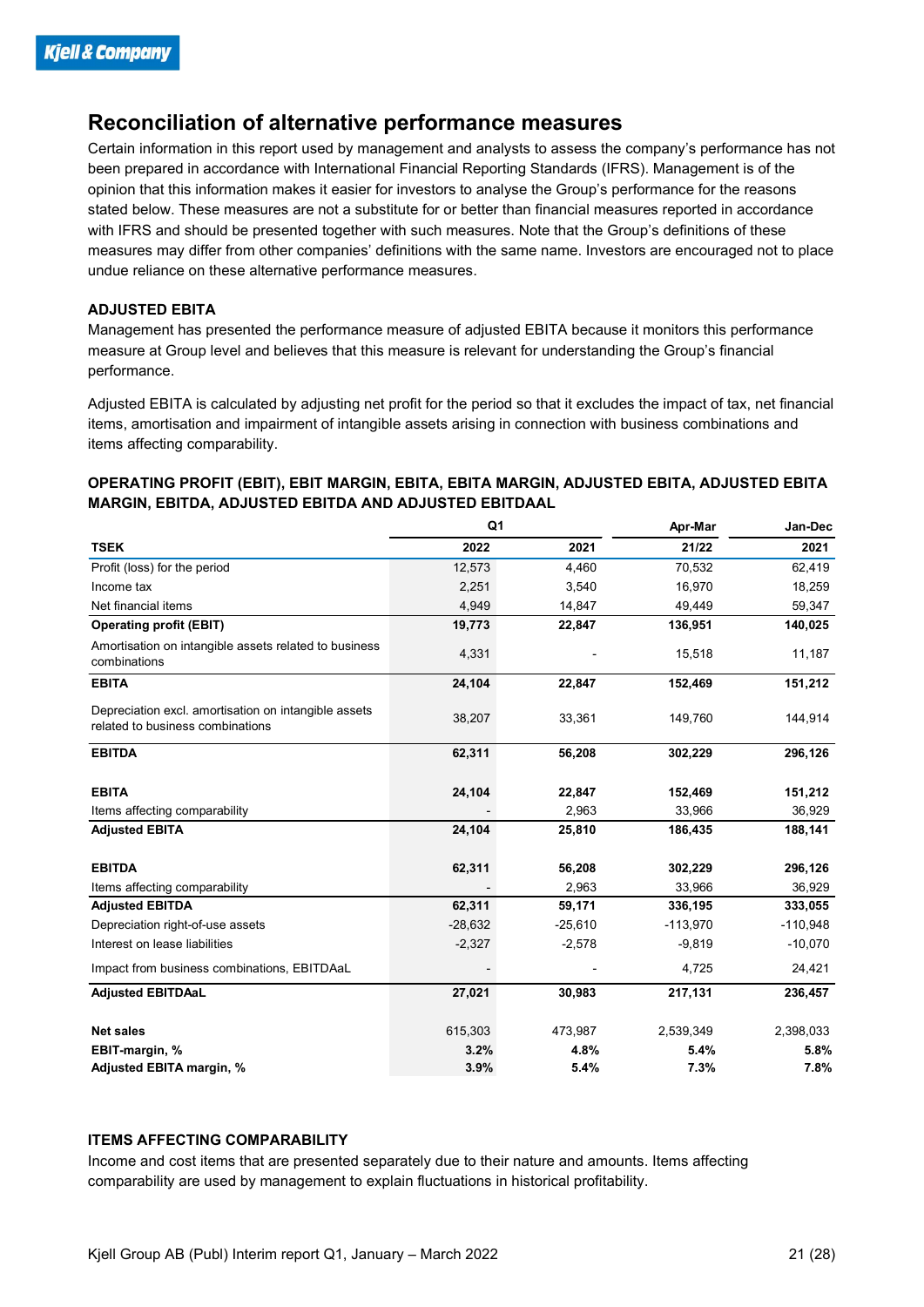| <b>&amp; Company</b>                                                                                                |                          |         |           |           |
|---------------------------------------------------------------------------------------------------------------------|--------------------------|---------|-----------|-----------|
|                                                                                                                     |                          |         |           |           |
|                                                                                                                     |                          |         |           |           |
| The items comprise costs for preparations for the listing, bonuses in connection with the listing, damages received |                          |         |           |           |
| and compensation for legal costs, acquisition costs and costs for severance pay. All items that are included are    |                          |         |           |           |
| larger and material in certain periods and smaller or non-existent in other periods.                                |                          |         |           |           |
|                                                                                                                     |                          |         |           |           |
|                                                                                                                     | Q <sub>1</sub>           |         | Apr-Mar   | Jan-Dec   |
| <b>TSEK</b>                                                                                                         | 2022                     | 2021    | 21/22     | 2021      |
| Cost for listing                                                                                                    | $\overline{a}$           | 2,963   | 16,345    | 19,308    |
| Bonuses related to the IPO                                                                                          | $\overline{a}$           |         | 11,186    | 11,186    |
| Costs for business combinations                                                                                     | $\overline{\phantom{0}}$ |         | 5,508     | 5,508     |
| Severance pay                                                                                                       | $\overline{\phantom{a}}$ |         | 927       | 927       |
| Items affecting comparability                                                                                       | $\blacksquare$           | 2,963   | 33,966    | 36,929    |
|                                                                                                                     |                          |         |           |           |
| <b>NET SALES GROWTH</b>                                                                                             |                          |         |           |           |
|                                                                                                                     | Q <sub>1</sub>           |         | Apr-Mar   | Jan-Dec   |
| $\%$                                                                                                                | 2022                     | 2021    | 21/22     | 2021      |
| Net sales current period                                                                                            | 615,303                  | 473,987 | 2,539,349 | 2,398,033 |
| Net sales preceeding period                                                                                         | 473,987                  | 424,678 | 2,048,309 | 1,999,000 |
| Net sales growth, %                                                                                                 | 29.8%                    | 11.6%   | 24.0%     | 20.0%     |
|                                                                                                                     |                          |         |           |           |
| <b>COMPARABLE GROWTH</b>                                                                                            |                          |         |           |           |
|                                                                                                                     |                          |         |           |           |

#### NET SALES GROWTH

|                             | Q <sub>1</sub> |         | Apr-Mar   | Jan-Dec   |
|-----------------------------|----------------|---------|-----------|-----------|
| %                           | 2022           | 2021    | 21/22     | 2021      |
| Net sales current period    | 615,303        | 473.987 | 2,539,349 | 2,398,033 |
| Net sales preceeding period | 473,987        | 424.678 | 2,048,309 | !999,000  |
| Net sales growth, %         | 29.8%          | 11.6%   | 24.0%     | 20.0%     |

#### COMPARABLE GROWTH

| Cost for listing                                                   | $\overline{\phantom{a}}$ | 2,963     | 16,345    | 19,308     |
|--------------------------------------------------------------------|--------------------------|-----------|-----------|------------|
| Bonuses related to the IPO                                         |                          |           | 11,186    | 11,186     |
| Costs for business combinations                                    | $\overline{\phantom{a}}$ | -         | 5,508     | 5,508      |
| Severance pay                                                      | $\overline{\phantom{a}}$ |           | 927       | 927        |
| Items affecting comparability                                      | ÷.                       | 2,963     | 33,966    | 36,929     |
|                                                                    |                          |           |           |            |
| <b>NET SALES GROWTH</b>                                            |                          |           |           |            |
|                                                                    | Q1                       |           | Apr-Mar   | Jan-Dec    |
| %                                                                  | 2022                     | 2021      | 21/22     | 2021       |
| Net sales current period                                           | 615,303                  | 473,987   | 2,539,349 | 2,398,033  |
| Net sales preceeding period                                        | 473,987                  | 424,678   | 2,048,309 | 1,999,000  |
| Net sales growth, %                                                | 29.8%                    | 11.6%     | 24.0%     | 20.0%      |
|                                                                    |                          |           |           |            |
|                                                                    |                          |           |           |            |
| <b>COMPARABLE GROWTH</b>                                           |                          |           |           |            |
|                                                                    |                          |           |           |            |
|                                                                    | Q <sub>1</sub>           |           | Apr-Mar   | Jan-Dec    |
| <b>TSEK</b>                                                        | 2022                     | 2021      | 21/22     | 2021       |
|                                                                    |                          |           |           |            |
| Comparable sales comparative period                                |                          |           |           |            |
| Recognised net sales comparative period                            | 473,987                  | 424,678   |           | 1,999,000  |
| Adjustment for returns and loyalty programme<br>comparative period | 1,148                    | $-1,208$  |           | 10,141     |
| Revenue new service points and other channels                      | $-6,534$                 | $-476$    |           | $-5,501$   |
| Total comparable sales comparative period                          | 468,601                  | 422,994   |           | 2,003,639  |
| Comparable sales current period                                    |                          |           |           |            |
| Recognised net sales current period                                | 615,303                  | 473,987   |           | 2,398,033  |
|                                                                    |                          |           |           |            |
| Recognised net sales current period                                | $-1,274$                 | 1,139     |           | 11,306     |
| Revenue new service points and other channels                      | $-14,707$                | $-11,973$ |           | $-53,817$  |
| Revenue from business combinations                                 | $-77,864$                |           |           | $-204,375$ |
| Currency effects                                                   | $-4,511$                 | $-2,340$  |           | $-11,739$  |
| Total comparable sales current period                              | 516,947                  | 460,813   |           | 2,139,407  |
| Total comparable sales comparative period                          | 468,601                  | 422,994   |           | 2,003,639  |
| Total comparable sales current period                              | 516,947                  | 460,813   |           | 2,139,407  |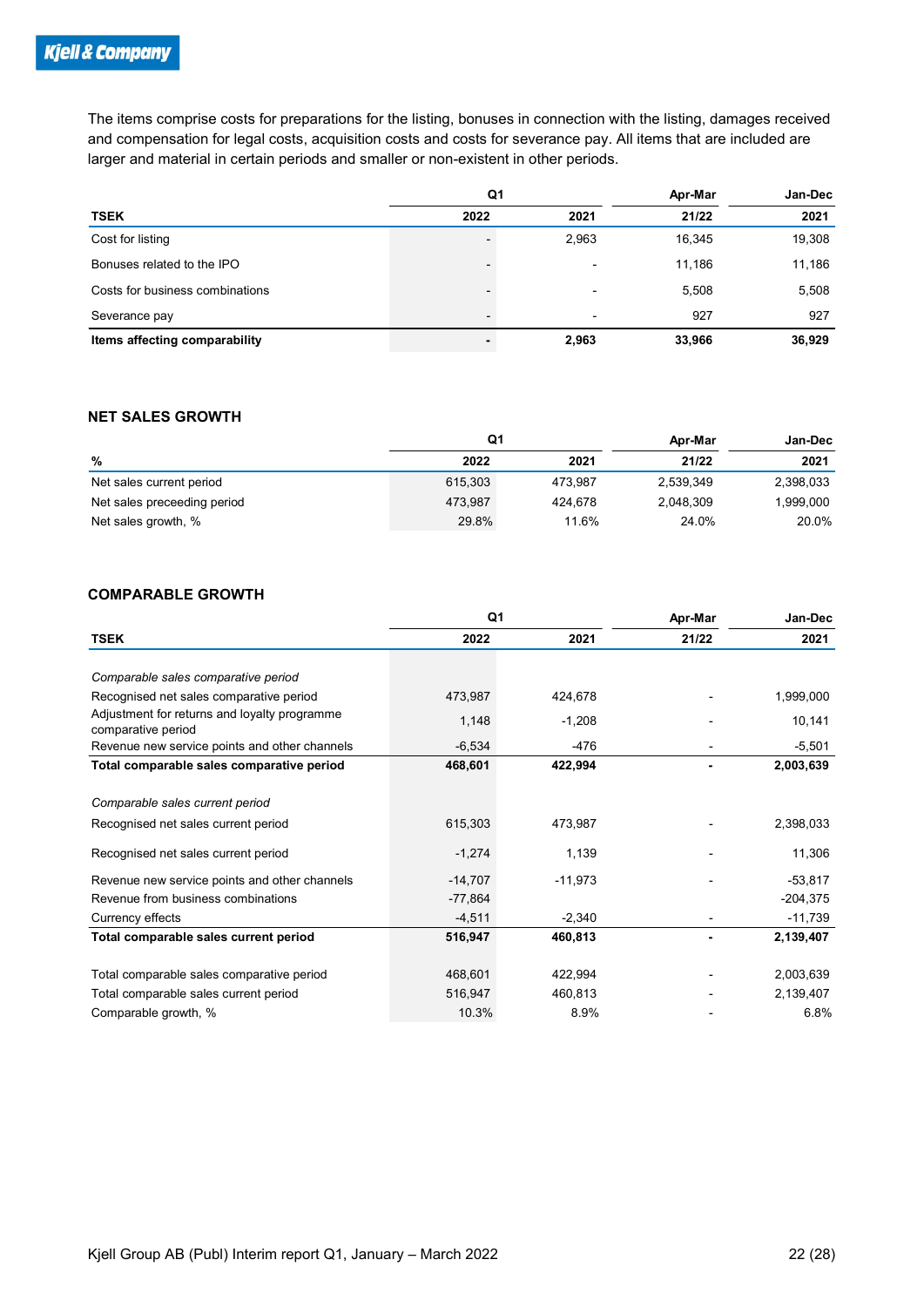#### GROSS PROFIT AND GROSS MARGIN

| <u> R Company</u>                                                     |            |            |              |              |
|-----------------------------------------------------------------------|------------|------------|--------------|--------------|
|                                                                       |            |            |              |              |
|                                                                       |            |            |              |              |
|                                                                       |            |            |              |              |
| <b>GROSS PROFIT AND GROSS MARGIN</b>                                  |            |            |              |              |
|                                                                       | Q1         |            | Apr-Mar      | Jan-Dec      |
| <b>TSEK</b>                                                           | 2022       | 2021       | 21/22        | 2021         |
| Net sales                                                             | 615,303    | 473,987    | 2,539,349    | 2,398,033    |
| Goods for resale                                                      | $-353,628$ | $-258,694$ | $-1,469,696$ | $-1,374,762$ |
| <b>Gross Profit</b>                                                   | 261,675    | 215,293    | 1,069,653    | 1,023,271    |
|                                                                       |            |            |              |              |
| Gross Profit                                                          | 261,675    | 215,293    | 1,069,653    | 1,023,271    |
| Net sales                                                             | 615,303    | 473,987    | 2,539,349    | 2,398,033    |
| Gross margin, %                                                       | 42.5%      | 45.4%      | 42.1%        | 42.7%        |
|                                                                       |            |            |              |              |
|                                                                       |            |            |              |              |
|                                                                       |            |            |              |              |
| NET DEBT, FINANCIAL NET DEBT AND FINANCIAL NET DEBT/ADJUSTED EBITDAaL |            |            |              |              |
|                                                                       |            | 31 Mar     |              | 31 Dec       |
| <b>TSEK</b>                                                           |            | 2022       | 2021         | 2021         |
| Non-current interest bearing liabilities                              |            | 517,514    | 845,348      | 446,909      |
| Current interest bearing liabilities                                  |            | 165,818    | 26,000       | 149,200      |
| <b>Interest bearing liabilities</b>                                   |            | 683,332    | 871,348      | 596,109      |
| Cash and cash equivalents                                             |            | $-36,428$  | $-205,790$   | $-193,770$   |
| Net financial debt                                                    |            | 646,904    | 665,558      | 402,339      |
|                                                                       |            |            |              |              |
| Non-current lease liabilities                                         |            | 154.241    | 176.992      | 158.750      |

#### NET DEBT, FINANCIAL NET DEBT AND FINANCIAL NET DEBT/ADJUSTED EBITDAaL

| <b>GROSS PROFIT AND GROSS MARGIN</b>                                            | Q1         |            |              |              |
|---------------------------------------------------------------------------------|------------|------------|--------------|--------------|
|                                                                                 |            |            | Apr-Mar      | Jan-Dec      |
| <b>TSEK</b>                                                                     | 2022       | 2021       | 21/22        | 2021         |
| Net sales                                                                       | 615,303    | 473,987    | 2,539,349    | 2,398,033    |
| Goods for resale                                                                | $-353,628$ | $-258,694$ | $-1,469,696$ | $-1,374,762$ |
| <b>Gross Profit</b>                                                             | 261,675    | 215,293    | 1,069,653    | 1,023,271    |
| Gross Profit                                                                    | 261,675    | 215,293    | 1,069,653    | 1,023,271    |
| Net sales                                                                       | 615,303    | 473,987    | 2,539,349    | 2,398,033    |
| Gross margin, %                                                                 | 42.5%      | 45.4%      | 42.1%        | 42.7%        |
| NET DEBT, FINANCIAL NET DEBT AND FINANCIAL NET DEBT/ADJUSTED EBITDAaL           |            |            |              |              |
|                                                                                 |            | 31 Mar     |              | 31 Dec       |
| <b>TSEK</b>                                                                     |            | 2022       | 2021         | 2021         |
| Non-current interest bearing liabilities                                        |            | 517,514    | 845,348      | 446,909      |
| Current interest bearing liabilities                                            |            | 165,818    | 26,000       | 149,200      |
| <b>Interest bearing liabilities</b>                                             |            | 683,332    | 871,348      | 596,109      |
| Cash and cash equivalents                                                       |            | $-36,428$  | $-205,790$   | $-193,770$   |
| Net financial debt                                                              |            | 646,904    | 665,558      | 402,339      |
| Non-current lease liabilities                                                   |            | 154,241    | 176,992      | 158,750      |
| <b>Current lease liabilities</b>                                                |            | 96,058     | 111,705      | 103,318      |
| <b>Lease liabilities</b>                                                        |            | 250,299    | 288,697      | 262,068      |
| <b>Total interest bearing liabilities</b>                                       |            | 683,332    | 871,348      | 596,109      |
| <b>Total lease liabilities</b>                                                  |            | 250,299    | 288,697      | 262,068      |
| <b>Total financial liabilites</b>                                               |            | 933,631    | 1,160,045    | 858,177      |
| Cash and cash equivalents                                                       |            | $-36,428$  | $-205,790$   | $-193,770$   |
| Net debt                                                                        |            | 897,203    | 954,255      | 664,407      |
| <b>Net financial debt</b>                                                       |            | 646,904    | 665,558      | 402,339      |
| Adjusted EBITDAaL, R12                                                          |            | 217,131    | 186,264      | 236,457      |
| Net financial debt/Adjusted EBITDAal, times                                     |            | 3.0        | 3.6          | $1.7$        |
|                                                                                 |            |            |              |              |
| <b>WORKING CAPITAL</b>                                                          |            |            |              |              |
|                                                                                 |            | 31 Mar     |              | 31 Dec       |
| <b>TSEK</b>                                                                     |            | 2022       | 2021         | 2021         |
| Current assets                                                                  |            | 717,504    | 663,636      | 846,089      |
| Cash and cash equivalents                                                       |            | $-36,428$  | $-205,790$   | $-193,770$   |
| Current liabilities excl. interest bearing liabilities and lease liabilities    |            | -456,888   | $-358,371$   | $-685,458$   |
| <b>Working capital</b>                                                          |            | 224,188    | 99,475       | $-33,139$    |
| Current liabilities excl. interest bearing liabilities and lease<br>liabilities |            |            |              |              |
| Accounts payable                                                                |            | 270,809    | 184,525      | 377,181      |
| <b>Tax liabilities</b>                                                          |            | 3,304      | 23,568       | 39,853       |
|                                                                                 |            |            |              |              |

#### WORKING CAPITAL

| <b>Total lease liabilities</b>                                               | 250,299   | 288,697    | 262,068    |
|------------------------------------------------------------------------------|-----------|------------|------------|
| <b>Total financial liabilites</b>                                            | 933,631   | 1,160,045  | 858,177    |
| Cash and cash equivalents                                                    | $-36,428$ | $-205,790$ | $-193,770$ |
| Net debt                                                                     | 897,203   | 954,255    | 664,407    |
| Net financial debt                                                           | 646,904   | 665,558    | 402,339    |
| Adjusted EBITDAaL, R12                                                       | 217,131   | 186,264    | 236,457    |
| Net financial debt/Adjusted EBITDAal, times                                  | 3.0       | 3.6        | $1.7$      |
| <b>WORKING CAPITAL</b>                                                       |           |            |            |
|                                                                              | 31 Mar    |            | 31 Dec     |
| <b>TSEK</b>                                                                  | 2022      | 2021       | 2021       |
| <b>Current assets</b>                                                        | 717,504   | 663,636    | 846,089    |
| Cash and cash equivalents                                                    | $-36,428$ | $-205,790$ | $-193,770$ |
| Current liabilities excl. interest bearing liabilities and lease liabilities | -456,888  | $-358,371$ | $-685,458$ |
| <b>Working capital</b>                                                       | 224,188   | 99,475     | $-33,139$  |
| Current liabilities excl. interest bearing liabilities and lease             |           |            |            |
| liabilities                                                                  |           |            |            |
| Accounts payable                                                             | 270,809   | 184,525    | 377,181    |
| <b>Tax liabilities</b>                                                       | 3,304     | 23,568     | 39,853     |
| Other liabilities                                                            | 70,628    | 48,918     | 151,781    |
|                                                                              |           | 94,887     | 109,278    |
| Accrued expenses and deferred income                                         | 104,595   |            |            |
| Provisions                                                                   | 7,552     | 6,473      | 7,365      |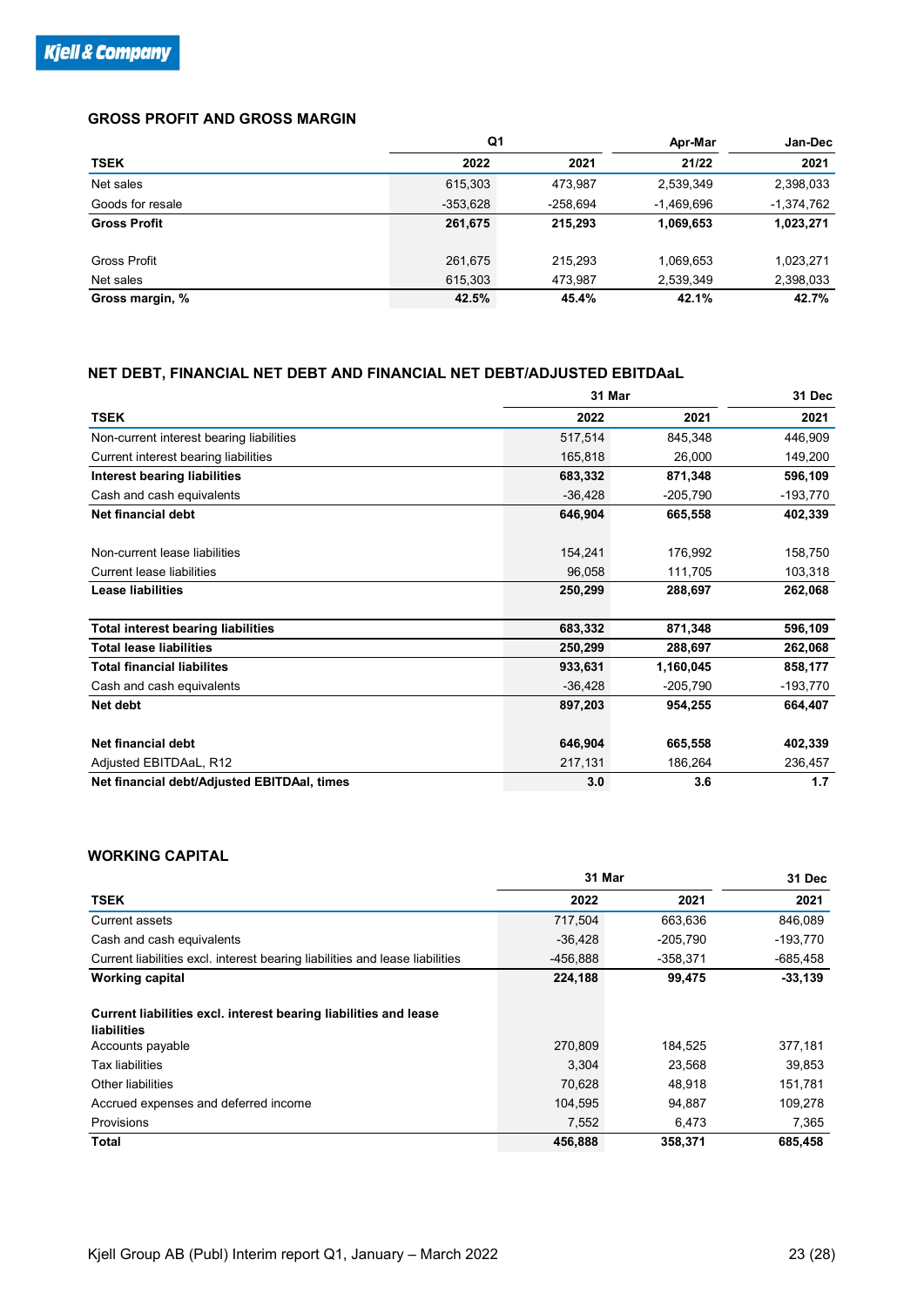#### CORE WORKING CAPITAL

| & Company                        |                |            |            |            |
|----------------------------------|----------------|------------|------------|------------|
|                                  |                |            |            |            |
|                                  |                |            |            |            |
|                                  |                |            |            |            |
|                                  |                |            |            |            |
|                                  |                |            |            |            |
|                                  |                |            |            |            |
|                                  |                |            |            |            |
|                                  |                |            |            |            |
|                                  |                |            |            |            |
|                                  |                |            |            |            |
|                                  |                |            |            |            |
|                                  |                |            |            |            |
|                                  |                |            |            |            |
| <b>CORE WORKING CAPITAL</b>      |                |            |            |            |
|                                  |                | 31 Mar     |            | 31 Dec     |
| <b>TSEK</b>                      |                | 2022       | 2021       | 2021       |
| Inventory                        |                | 598,676    | 389,779    | 545,737    |
| Accounts receivable              |                | 23,999     | 15,612     | 26,687     |
| Accounts payable                 |                | $-270,809$ | $-184,525$ | $-377,181$ |
| Core working capital             |                | 351,866    | 220,866    | 195,243    |
|                                  |                |            |            |            |
|                                  |                |            |            |            |
| <b>INVESTMENTS</b>               |                |            |            |            |
|                                  | Q <sub>1</sub> |            | Apr-Mar    | Jan-Dec    |
| <b>TSEK</b>                      | 2022           | 2021       | 21/22      | 2021       |
| Acquisition of tangible assets   | $-7,599$       | $-5,305$   | $-33,979$  | $-31,685$  |
| Acquisition of intangible assets | $-4,049$       | $-4,219$   | $-17,226$  | $-17,396$  |
| Investments                      | $-11,648$      | $-9,524$   | $-51,205$  | $-49,081$  |
|                                  |                |            |            |            |
|                                  |                |            |            |            |
| <b>EQUITY/ASSETS RATIO</b>       |                |            |            |            |
|                                  |                | 31 Mar     |            |            |
|                                  |                |            |            | 31 Dec     |
| $\%$                             |                | 2022       | 2021       | 2021       |
| Total equity                     |                | 908,346    | 376,187    | 889,447    |
| <b>Total assets</b>              |                | 2,427,771  | 2,006,378  | 2,564,664  |
| Equity ratio, %                  |                | 37.4%      | 18.7%      | 34.7%      |

#### INVESTMENTS

| 19EN                             |                | ZUZZ       | ZUZT       | ZUZT       |
|----------------------------------|----------------|------------|------------|------------|
| Inventory                        |                | 598,676    | 389,779    | 545,737    |
| Accounts receivable              |                | 23,999     | 15,612     | 26,687     |
| Accounts payable                 |                | $-270,809$ | $-184,525$ | $-377,181$ |
| Core working capital             |                | 351,866    | 220,866    | 195,243    |
| <b>INVESTMENTS</b>               |                |            |            |            |
|                                  | Q <sub>1</sub> |            | Apr-Mar    | Jan-Dec    |
| <b>TSEK</b>                      | 2022           | 2021       | 21/22      | 2021       |
| Acquisition of tangible assets   | $-7,599$       | $-5,305$   | $-33,979$  | $-31,685$  |
| Acquisition of intangible assets | $-4,049$       | $-4,219$   | $-17,226$  | $-17,396$  |
| Investments                      | $-11,648$      | $-9,524$   | $-51,205$  | $-49,081$  |
|                                  |                |            |            |            |
| <b>EQUITY/ASSETS RATIO</b>       |                |            |            |            |
|                                  |                | 31 Mar     |            | 31 Dec     |
| $\%$                             |                | 2022       | 2021       | 2021       |
|                                  |                | 908,346    | 376,187    | 889,447    |
| Total equity                     |                |            |            |            |
| Total assets                     |                | 2,427,771  | 2,006,378  | 2,564,664  |
| Equity ratio, %                  |                | 37.4%      | 18.7%      | 34.7%      |

#### EQUITY/ASSETS RATIO

|                 | 31 Mar       |           |           |  |  |
|-----------------|--------------|-----------|-----------|--|--|
| %               | 2022<br>2021 |           | 2021      |  |  |
| Total equity    | 908,346      | 376,187   | 889,447   |  |  |
| Total assets    | 2,427,771    | 2,006,378 | 2,564,664 |  |  |
| Equity ratio, % | 37.4%        | 18.7%     | 34.7%     |  |  |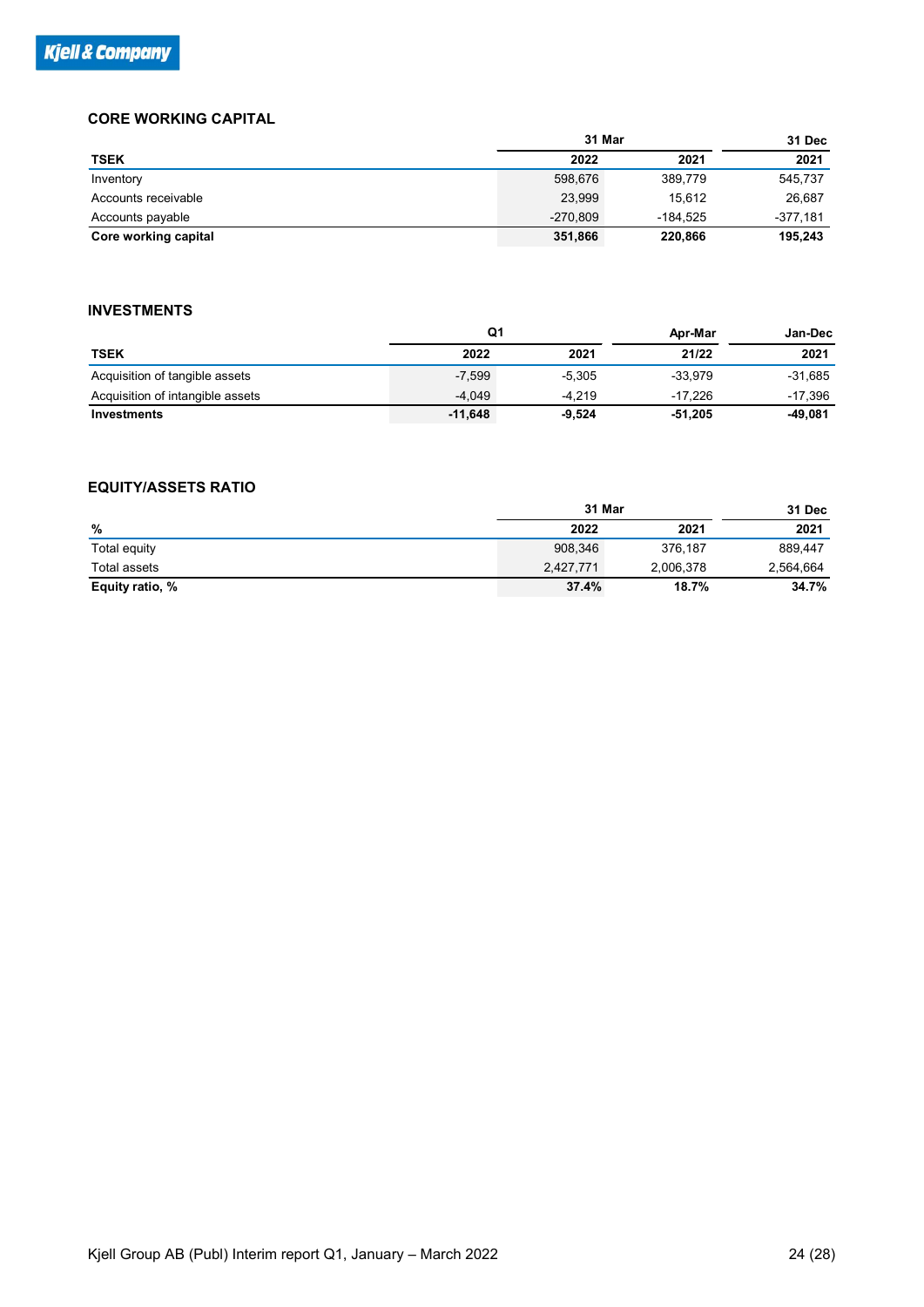| <b>Earnings measures</b>                           | <b>Definition</b>                                                                                                                   | <b>Reason that the earnings</b><br>measure is used                                                                                                                                                                                                                  |
|----------------------------------------------------|-------------------------------------------------------------------------------------------------------------------------------------|---------------------------------------------------------------------------------------------------------------------------------------------------------------------------------------------------------------------------------------------------------------------|
| Gross margin, %                                    | Gross profit divided by net sales.                                                                                                  | The gross margin shows the<br>company's profitability after the<br>costs of goods for resale, which<br>facilitates a comparison of the<br>average gross margin on goods<br>sold over time.                                                                          |
| Gross profit                                       | Net sales less costs of goods for<br>resale.                                                                                        | The company's gross profit shows<br>the amount that remains for<br>financing other expenses after<br>goods for resale have been sold.                                                                                                                               |
| Core working capital                               | Inventories plus accounts receivable<br>less accounts payable.                                                                      |                                                                                                                                                                                                                                                                     |
| EBIT margin, %                                     | EBIT divided by net sales.                                                                                                          | The performance measure shows<br>the company's profitability<br>generated by the operating<br>activities after amortisation,<br>depreciation and impairment.                                                                                                        |
| <b>EBITA</b>                                       | Operating profit before amortisation<br>and impairment of intangible assets<br>arising in connection with business<br>combinations. | EBITA provides an overview of the<br>profit generated in the operations<br>before amortisation and impairment<br>of intangible assets arising in<br>connection with business<br>combinations, which provides a<br>more comparable performance<br>measure over time. |
| EBITA margin, %                                    | EBITA divided by net sales.                                                                                                         | This performance measure shows<br>the company's profitability from the<br>operating activities before<br>amortisation and impairment of<br>intangible assets arising in<br>connection with business<br>combinations.                                                |
| <b>EBITDA</b>                                      | Profit before tax, financial items,<br>amortisation, depreciation and<br>impairment.                                                | EBITDA provides an overview of<br>the profit generated in the<br>operations before amortisation,<br>depreciation and impairment, which<br>provides a more comparable<br>performance measure over time.                                                              |
| Financial net debt                                 | Net debt excluding current and non-<br>current lease liabilities.                                                                   | Used to monitor the debt trend and<br>evaluate the level of refinancing<br>requirements.                                                                                                                                                                            |
| Financial net debt/Adjusted EBITDAaL<br>(multiple) | Financial net debt in relation to 12<br>months' adjusted EBITDAaL.                                                                  | This performance measure<br>illustrates the company's capacity<br>to repay its debts. Management<br>uses the performance measure to<br>monitor the level of financial<br>gearing.                                                                                   |
| Investments                                        | Acquisitions of tangible and<br>intangible assets                                                                                   | This performance measure<br>describes the company's<br>continuous investments in the<br>operations.                                                                                                                                                                 |

## Definitions – Alternative performance measures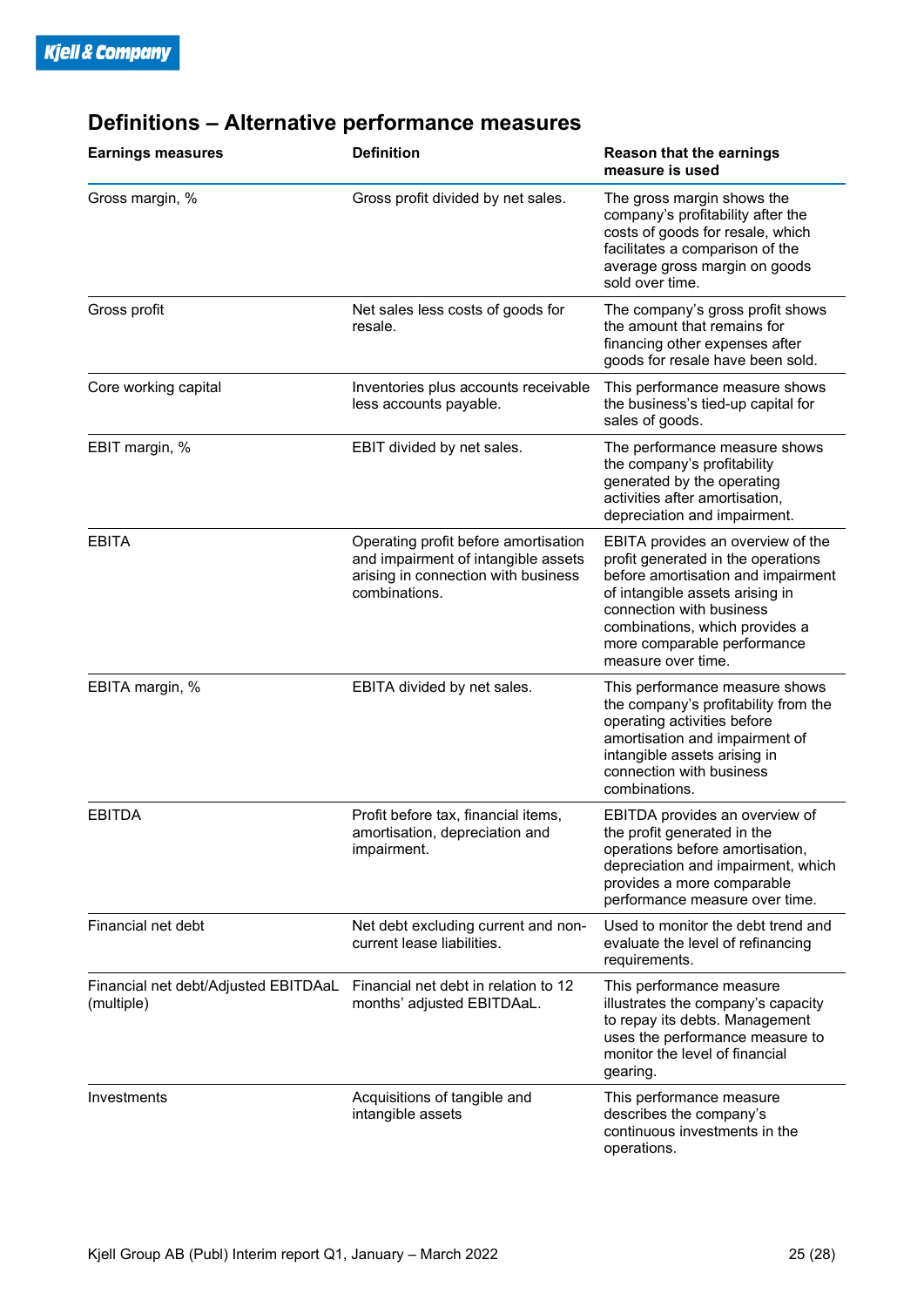| <b>Adjusted EBITA</b>         | <b>EBITA excluding items affecting</b><br>comparability.                                                                                                                                                                                                                                                                                                        | Management has presented the<br>performance measure of adjusted<br><b>EBITA</b> because it monitors this<br>performance measure and believes<br>that this measure is relevant for<br>understanding the Group's financial<br>results.                                                                                                       |
|-------------------------------|-----------------------------------------------------------------------------------------------------------------------------------------------------------------------------------------------------------------------------------------------------------------------------------------------------------------------------------------------------------------|--------------------------------------------------------------------------------------------------------------------------------------------------------------------------------------------------------------------------------------------------------------------------------------------------------------------------------------------|
|                               |                                                                                                                                                                                                                                                                                                                                                                 | The measure shows the financial<br>results of the operations without the<br>effect of material cost or income<br>items that impact comparability<br>over time, as described under the<br>heading "Items affecting<br>comparability."                                                                                                       |
| Adjusted EBITA margin, %      | EBITA excluding items affecting<br>comparability divided by net sales.                                                                                                                                                                                                                                                                                          | This performance measure shows<br>the company's profitability from the<br>operating activities excluding items<br>affecting comparability and<br>amortisation and impairment of<br>intangible assets arising in<br>connection with business<br>combinations, which enables a<br>comparison with the underlying<br>operating profitability. |
| <b>Adjusted EBITDA</b>        | EBITDA excluding items affecting<br>comparability.                                                                                                                                                                                                                                                                                                              | This measure indicates the<br>company's underlying profit<br>generated by the operating<br>activities before amortisation,<br>depreciation and impairment<br>excluding items affecting<br>comparability, which provides a<br>more comparable performance<br>measure over time.                                                             |
| Adjusted EBITDAaL             | Adjusted EBITDA less amortisation,<br>depreciation and interest expenses<br>related to leases under IFRS 16 plus<br>adjusted EBITDAaL for the periods<br>in which acquired companies were<br>not included in the Group's<br>consolidated financial statements for<br>the relevant period.                                                                       | Adjusted EBITDAaL is used as the<br>denominator in financial net<br>debt/adjusted EBITDAaL for<br>monitoring financial gearing.                                                                                                                                                                                                            |
| Comparable growth, %          | The change in comparable sales<br>between the current and<br>comparative period in which<br>comparable sales are sales in<br>comparable units and channels,<br>excluding currency translation<br>effects.Comparable units and<br>channels are sales units and<br>channels that were operational for<br>the entire current and the entire<br>comparative period. | The measure facilitates a<br>comparison of net sales over time<br>by excluding revenue from sales<br>units and channels that were not<br>operational for corresponding<br>periods, adjusted for currency<br>effects. The measure makes it<br>possible to evaluate sales growth in<br>existing channels.                                    |
| Items affecting comparability | Income and cost items that are<br>presented separately due to their<br>nature and amounts. All items that<br>are included are larger and material<br>in certain periods and smaller or<br>non-existent in other periods.                                                                                                                                        | Items affecting comparability are<br>used by management to explain<br>fluctuations in historical profitability.<br>Presenting and specifying items<br>affecting comparability separately<br>makes it possible for readers of the<br>financial statements to understand                                                                     |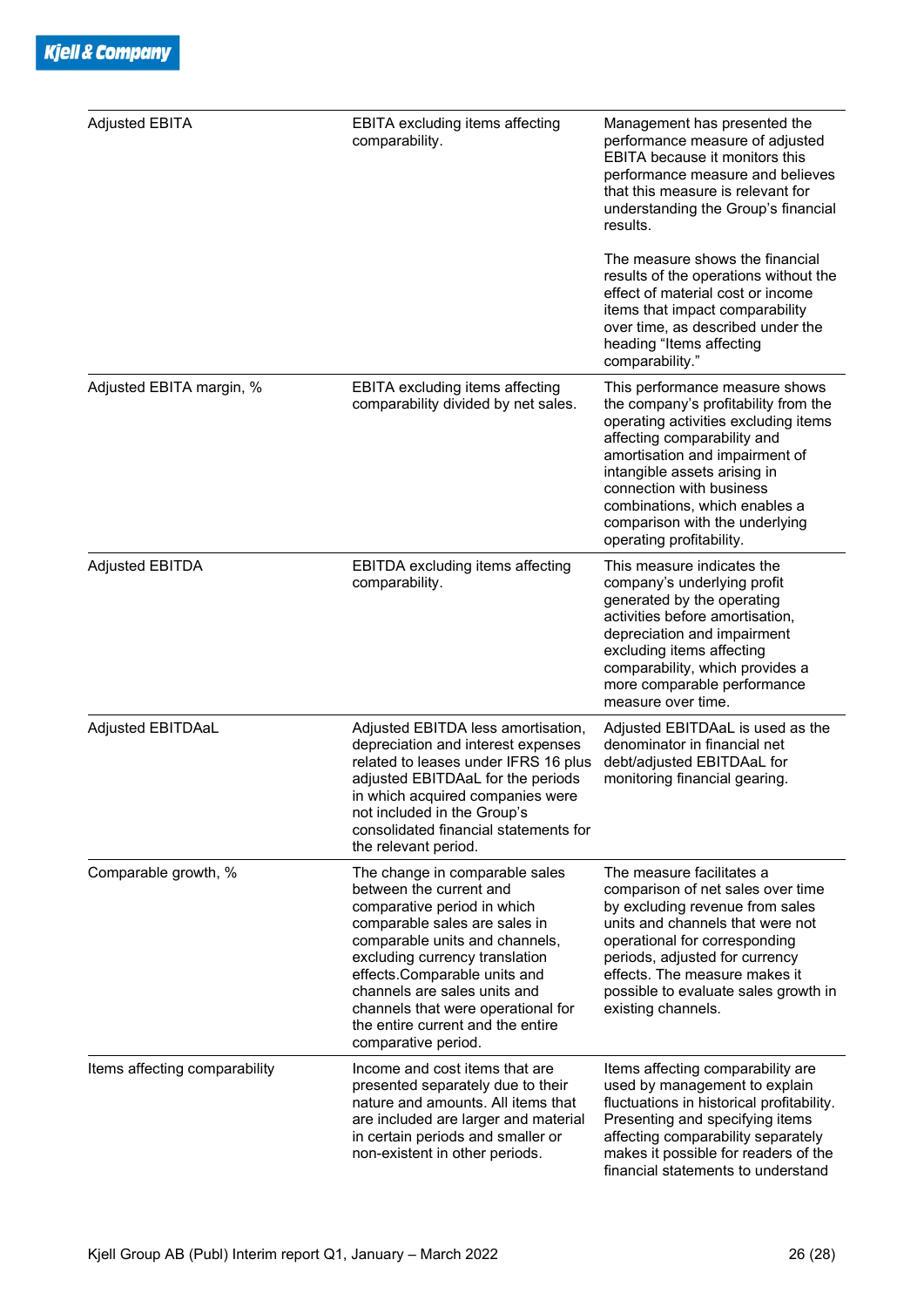|                         |                                                                                                                                                                                                                                                                                       | and evaluate the adjustments<br>made by management when<br>presenting adjusted EBITA. Taking<br>into account items affecting<br>comparability increases<br>comparability and thus<br>understanding of the Group's<br>financial performance. |
|-------------------------|---------------------------------------------------------------------------------------------------------------------------------------------------------------------------------------------------------------------------------------------------------------------------------------|---------------------------------------------------------------------------------------------------------------------------------------------------------------------------------------------------------------------------------------------|
| Net sales growth, %     | Net sales for the current period in<br>relation to net sales for the relevant<br>comparative period, expressed as a<br>percentage.                                                                                                                                                    | The measure makes it possible to<br>analyse the Group's total net sales<br>growth and compare it in relation to<br>the market as a whole and<br>competitors.                                                                                |
| Net debt                | The total of current and non-current<br>interest-bearing liabilities and current<br>and non-current lease liabilities less<br>cash and cash equivalents.                                                                                                                              | Net debt illustrates the company's<br>total indebtedness.                                                                                                                                                                                   |
| Working capital         | Total current assets excluding cash<br>and cash equivalents, less total<br>current liabilities excluding interest-<br>bearing and lease liabilities.                                                                                                                                  | The measure is used to analyse<br>the company's short-term tied-up<br>capital.                                                                                                                                                              |
| Operating profit (EBIT) | Operating profit (EBIT) refers to the<br>company's net sales and other<br>operating income less goods for<br>resale, personnel costs, other<br>external expenses, other operating<br>expenses, and depreciation,<br>amortisation and impairment of<br>tangible and intangible assets. | The measure indicates the<br>company's underlying profit<br>generated by the operating<br>activities.                                                                                                                                       |
| Equity/assets ratio, %  | Total equity divided by total assets.                                                                                                                                                                                                                                                 | This performance measure<br>describes the company's long-term<br>payment capacity.                                                                                                                                                          |

## Definitions – Operating performance measures

| <b>Operating performance</b><br>measures | <b>Definition</b>                                                                                                                      |
|------------------------------------------|----------------------------------------------------------------------------------------------------------------------------------------|
|                                          | Number of customer club members Number of unique individuals who actively choose to be a member of Kjell &<br>Company's customer club. |
| Customer NPS (Net Promoter<br>Score)     | Describes the likelihood that a customer would recommend Kjell & Company<br>to a friend or colleague on a scale of -100 to 100.        |